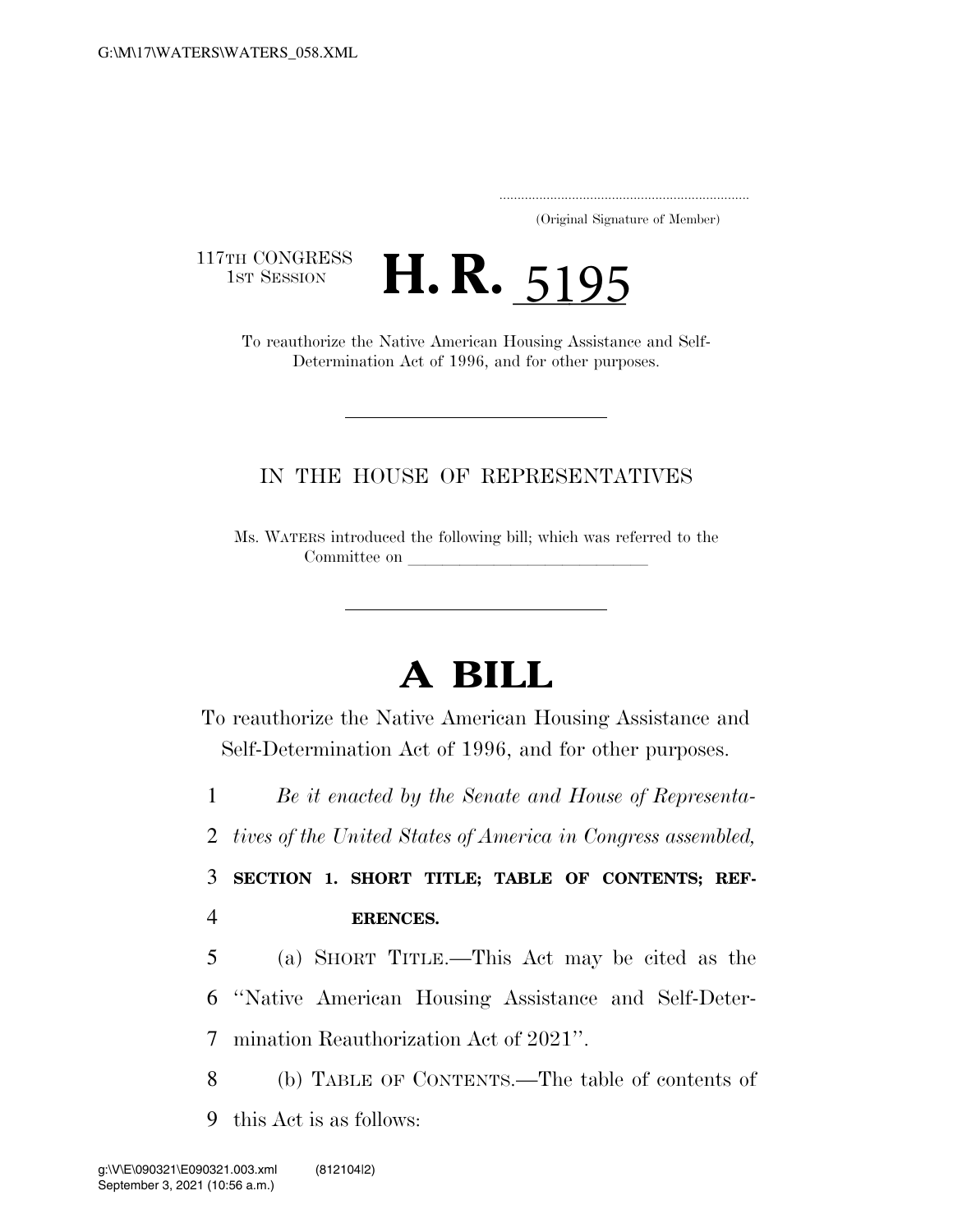- Sec. 1. Short title; table of contents; references.
- Sec. 2. Office of Native American Programs.

### TITLE I—BLOCK GRANTS AND GRANT REQUIREMENTS

- Sec. 101. Block grants.
- Sec. 102. Recommendations regarding exceptions to annual Indian housing plan requirement.
- Sec. 103. Environmental review.
- Sec. 104. Deadline for action on request for approval regarding exceeding TDC maximum cost for project.

### TITLE II—AFFORDABLE HOUSING ACTIVITIES

- Sec. 201. National objectives and eligible families.
- Sec. 202. Homeownership or lease-to-own low-income requirement and income targeting.
- Sec. 203. Lease requirements and tenant selection.
- Sec. 204. Tribal coordination of agency funding.
- Sec. 205. Exception to maximum total development cost for energy efficient housing.

### TITLE III—ALLOCATION OF GRANT AMOUNTS

- Sec. 301. Authorization of appropriations.
- Sec. 302. Effect of undisbursed block grant amounts on annual allocations.

### TITLE IV—AUDITS AND REPORTS

- Sec. 401. Review and audit by Secretary.
- Sec. 402. Reports to Congress.

### TITLE V—OTHER HOUSING ASSISTANCE FOR NATIVE AMERICANS

- Sec. 501. HUD–Veterans Affairs Supportive Housing program for Native American veterans.
- Sec. 502. Loan guarantees for Indian housing.
- Sec. 503. Set-aside of USDA rural housing funding for Indian tribes.
- Sec. 504. Indian tribe eligibility for HUD housing counseling.
- Sec. 505. Competitive grants.

#### TITLE VI—MISCELLANEOUS

- Sec. 601. Lands Title Report Commission.
- Sec. 602. Leasehold interest in trust or restricted lands for housing purposes.
- Sec. 603. Exemption for Indian tribes from national flood insurance program participation requirement.
- Sec. 604. Compliance with treaty obligations.
- Sec. 605. Clerical amendment.

### TITLE VII—HOUSING FOR NATIVE HAWAIIANS

Sec. 701. Reauthorization of Native Hawaiian Homeownership Act.

Sec. 702. Reauthorization of loan guarantees for Native Hawaiian housing.

### 1 (c) REFERENCES.—Except as otherwise expressly

2 provided, wherever in this Act an amendment or repeal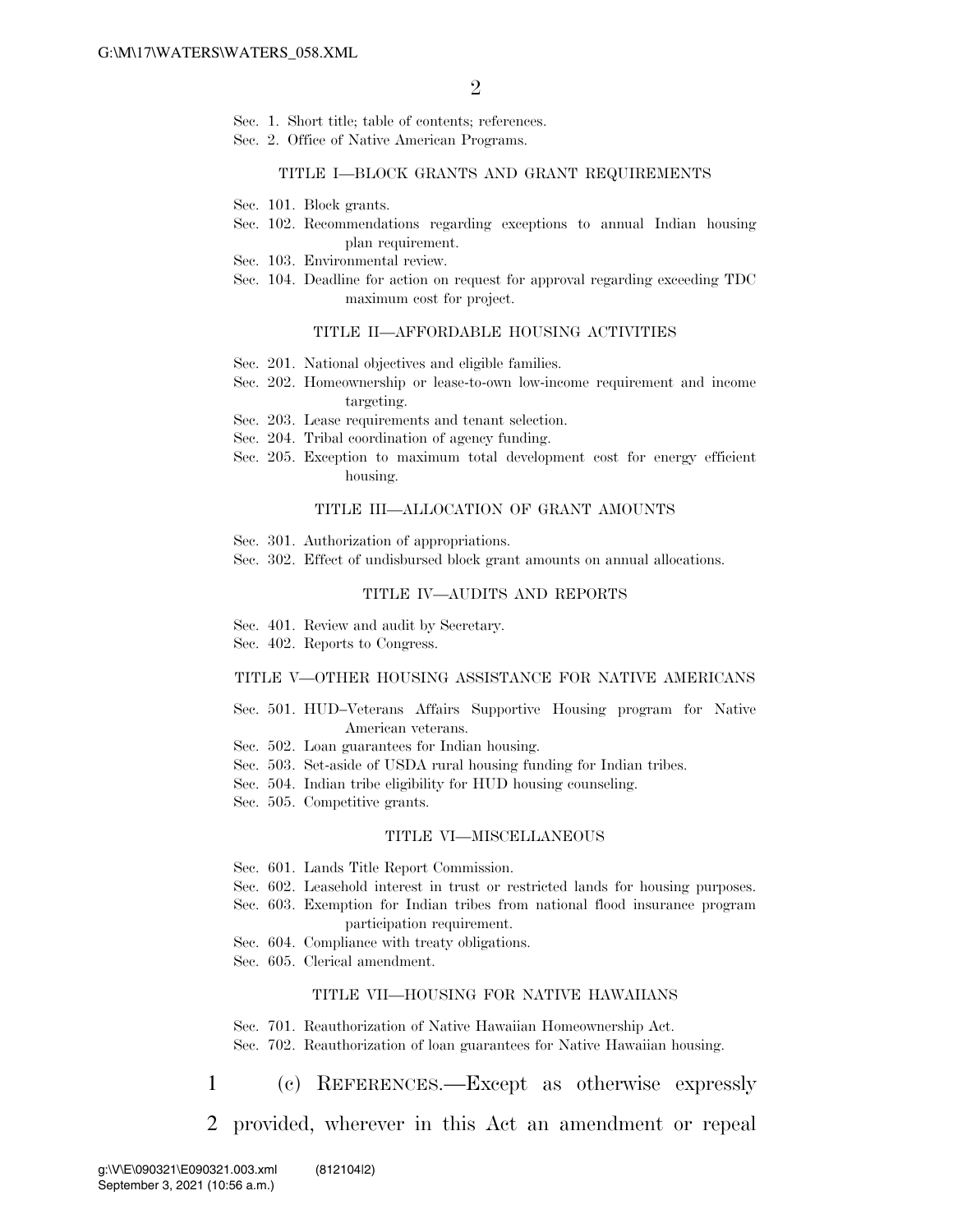is expressed in terms of an amendment to, or repeal of, a section or other provision, the reference shall be consid- ered to be made to a section or other provision of the Na- tive American Housing Assistance and Self-Determination Act of 1996 (25 U.S.C. 4101 et seq.).

### **SEC. 2. OFFICE OF NATIVE AMERICAN PROGRAMS.**

 (a) ESTABLISHMENT.—Section 4 of the Department of Housing and Urban Development Act (42 U.S.C. 3533) is amended—

10 (1) in subsection (a)(1), by striking "7 Assist- ant Secretaries'' and inserting ''8 Assistant Secre-taries''; and

 (2) by adding at the end the following new sub-section:

15 "(i) OFFICE OF NATIVE AMERICAN PROGRAMS.—

16 "(1) ESTABLISHMENT.—There is established, in the Department, the Office of Native American Programs.

 ''(2) HEAD.—The head of the Office of Native American Programs shall be one of the Assistant Secretaries appointed pursuant to subsection 22 (a)(1).".

 (b) PAY RATE.—Section 5315 of title 5, United States Code is amended, in the item relating to Assistant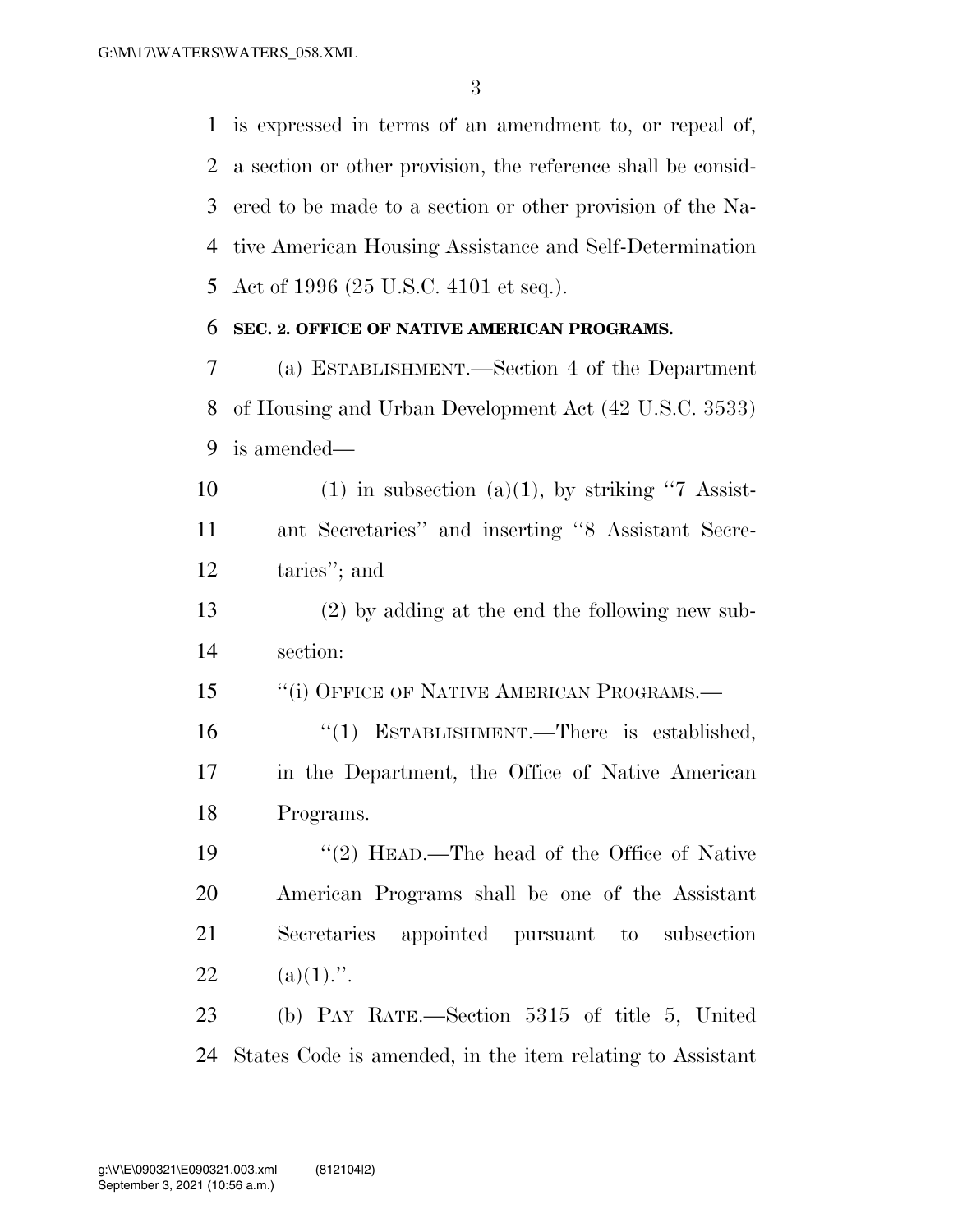Secretaries of Housing and Urban Development, by strik-2 ing "(8)" and inserting "(9)".

# **TITLE I—BLOCK GRANTS AND GRANT REQUIREMENTS**

### **SEC. 101. BLOCK GRANTS.**

Section 101 (25 U.S.C. 4111) is amended—

 (1) in subsection (c), by adding after the period at the end the following: ''The Secretary shall act upon a waiver request submitted under this sub- section by a recipient within 60 days after receipt of such request.''; and

12 (2) in subsection (k), by striking "1" and in-13 serting "an".

 **SEC. 102. RECOMMENDATIONS REGARDING EXCEPTIONS TO ANNUAL INDIAN HOUSING PLAN RE-QUIREMENT.** 

 Not later than the expiration of the 120-day period beginning on the date of the enactment of this Act and after consultation with Indian tribes, tribally designated housing entities, and other interested parties, the Sec- retary of Housing and Urban Development shall submit to the Congress recommendations for standards and pro- cedures for waiver of, or alternative requirements (which may include multi-year housing plans) for, the require-ment under section 102(a) of the Native American Hous-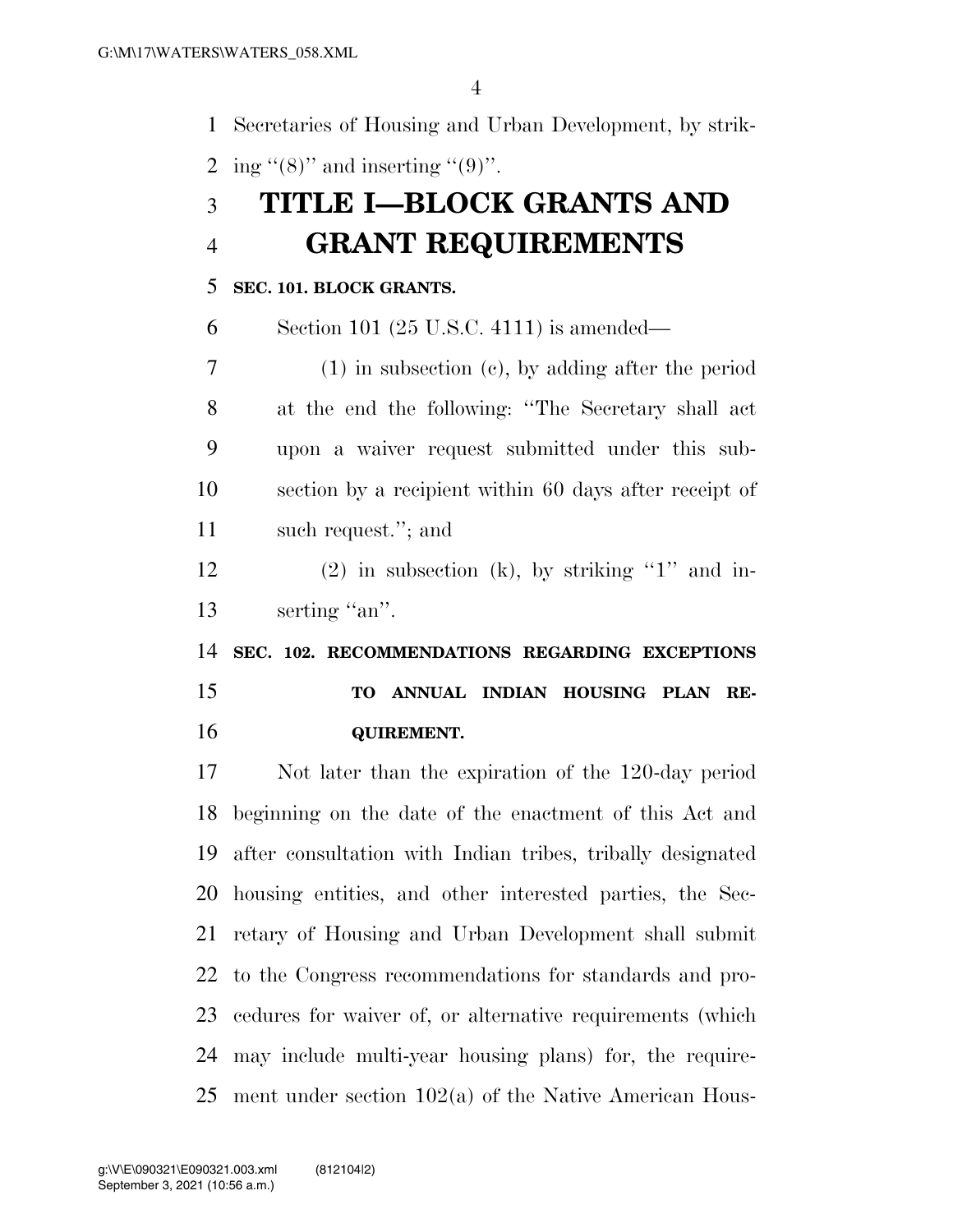ing Assistance and Self-Determination Act of 1996 (25 U.S.C. 4112(a)) for annual submission of one-year hous- ing plans for an Indian tribe. Such recommendations shall include a description of any legislative and regulatory changes necessary to implement such recommendations.

### **SEC. 103. ENVIRONMENTAL REVIEW.**

Section 105 (25 U.S.C. 4115) is amended—

- 8 (1) in subsection  $(d)$ —
- (A) in the matter preceding paragraph (1), by striking ''may'' and inserting ''shall''; and (B) by adding after and below paragraph
- (4) the following:

 ''The Secretary shall act upon a waiver request submitted under this subsection by a recipient within 60 days after receipt of such request.''; and

 (2) by adding at the end the following new sub-section:

18 "(e) CONSOLIDATION OF ENVIRONMENTAL REVIEW REQUIREMENTS.—If a recipient is using one or more sources of Federal funds in addition to grant amounts under this Act in carrying out a project that qualifies as an affordable housing activity under section 202, such other sources of Federal funds do not exceed 49 percent of the total cost of the project, and the recipient's tribe has assumed all of the responsibilities for environmental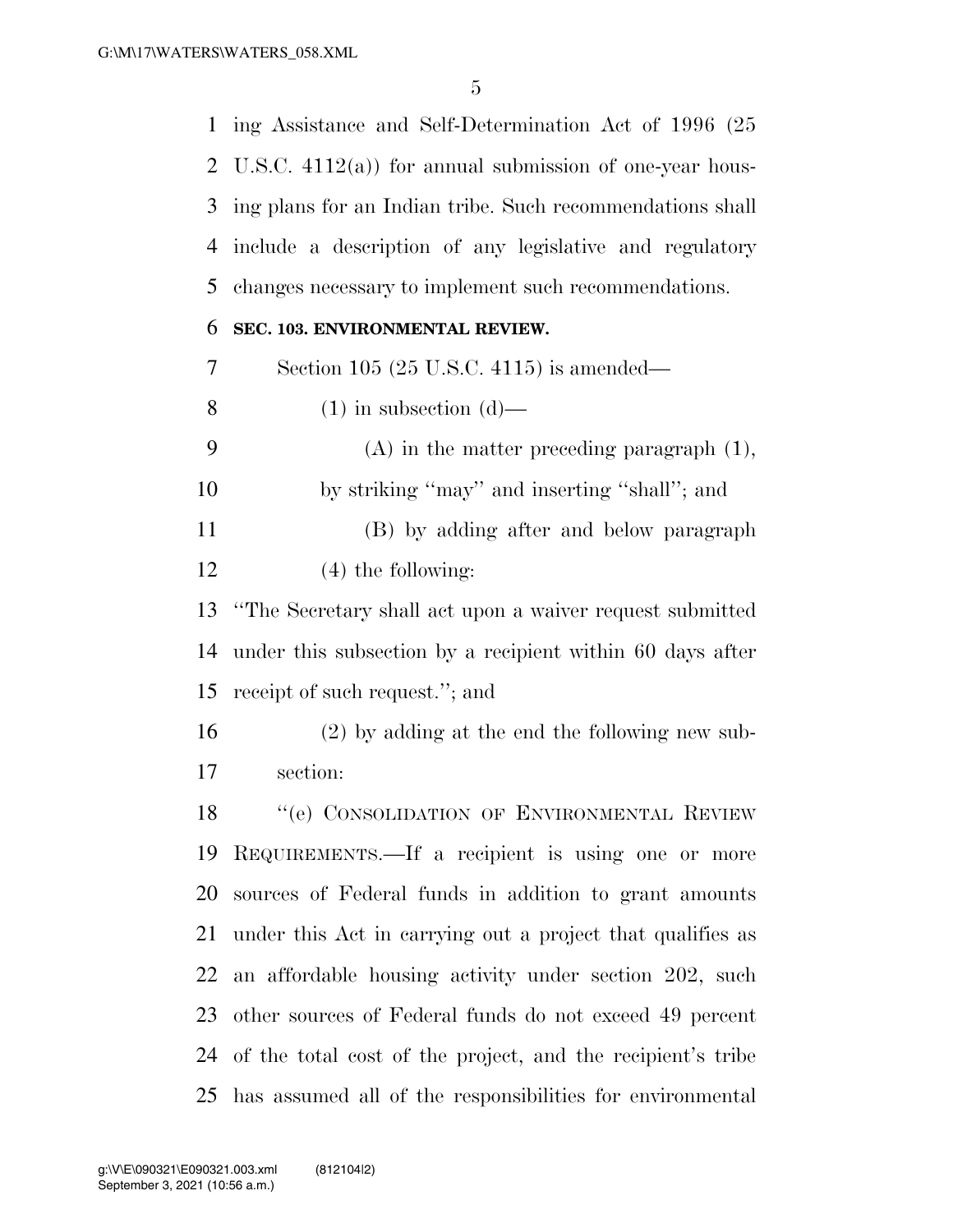G:\M\17\WATERS\WATERS\_058.XML

 review, decisionmaking, and action pursuant to this sec- tion, the tribe's compliance with the review requirements under this section and the National Environmental Policy Act of 1969 with regard to such project shall be deemed to fully comply with and discharge any applicable environ- mental review requirements that might apply to Federal agencies with respect to the use of such additional Federal funding sources for that project.''.

# **SEC. 104. DEADLINE FOR ACTION ON REQUEST FOR AP- PROVAL REGARDING EXCEEDING TDC MAX-IMUM COST FOR PROJECT.**

 (a) APPROVAL.—Section 103 (25 U.S.C. 4113) is amended by adding at the end the following new sub-section:

15 "(f) DEADLINE FOR ACTION ON REQUEST TO EX- CEED TDC MAXIMUM.—A request for approval by the Secretary of Housing and Urban Development to exceed by more than 10 percent the total development cost max- imum cost for a project shall be approved or denied during the 60-day period that begins on the date that the Sec-retary receives the request.''.

 (b) DEFINITION.—Section 4 (25 U.S.C. 4103) is amended—

 (1) by redesignating paragraph (22) as para-25 graph  $(23)$ ; and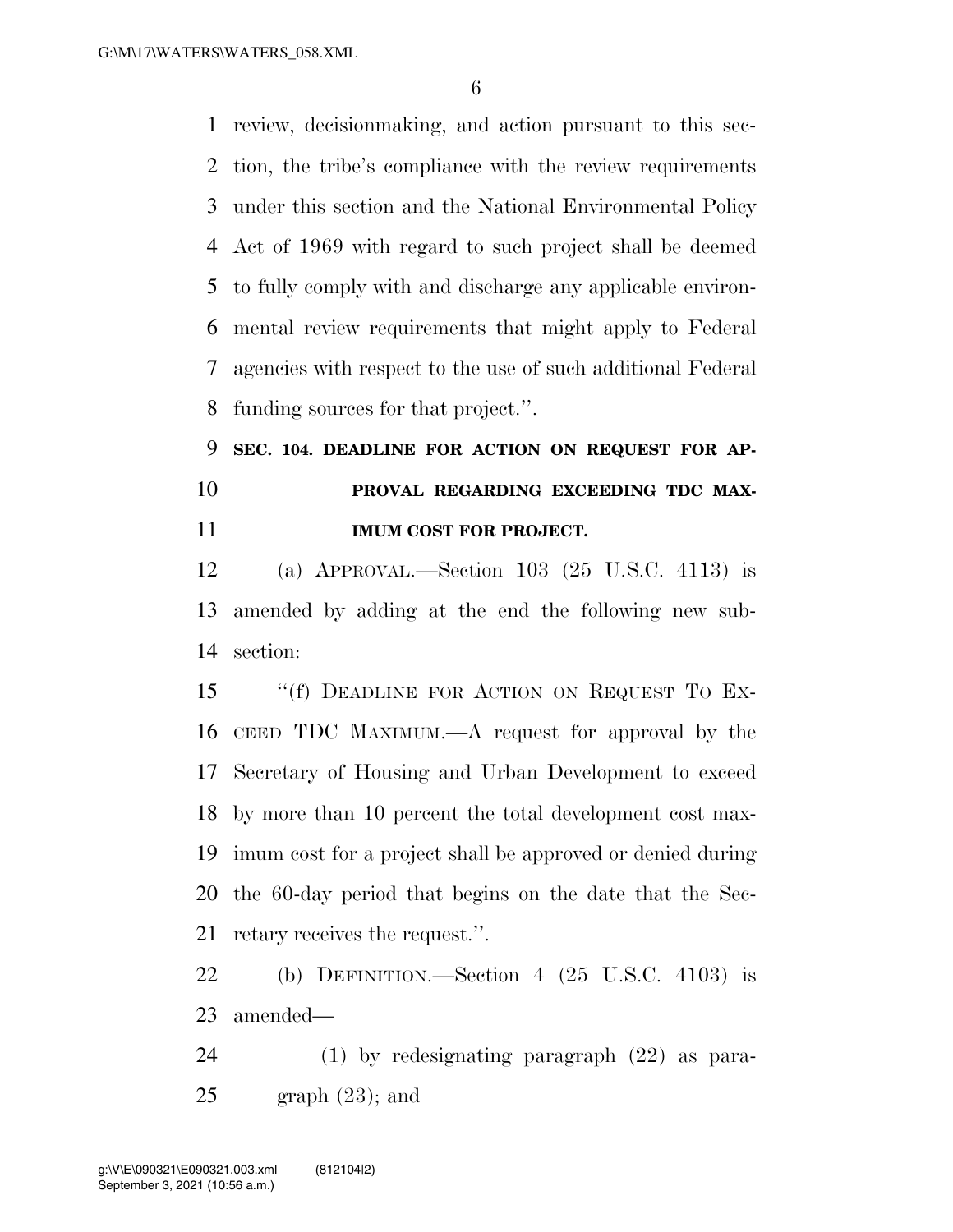(2) by inserting after paragraph (21) the fol-lowing new paragraph:

3 "(22) TOTAL DEVELOPMENT COST.—The term 'total development cost' means, with respect to a housing project, the sum of all costs for the project, including all undertakings necessary for administra- tion, planning, site acquisition, demolition, construc- tion or equipment and financing (including payment of carrying charges), and for otherwise carrying out the development of the project, excluding off-site water and sewer. The total development cost amounts shall be based on a moderately designed house and determined by averaging the current con- struction costs as listed in not less than two nation- ally recognized residential construction cost indi-ces.''.

# **TITLE II—AFFORDABLE HOUSING ACTIVITIES**

**SEC. 201. NATIONAL OBJECTIVES AND ELIGIBLE FAMILIES.** 

 The second paragraph (6) of section 201(b) (25 U.S.C. 4131(b)(6); relating to exemption) is amended— (1) by striking ''1964 and'' and inserting 23 ''1964,"; and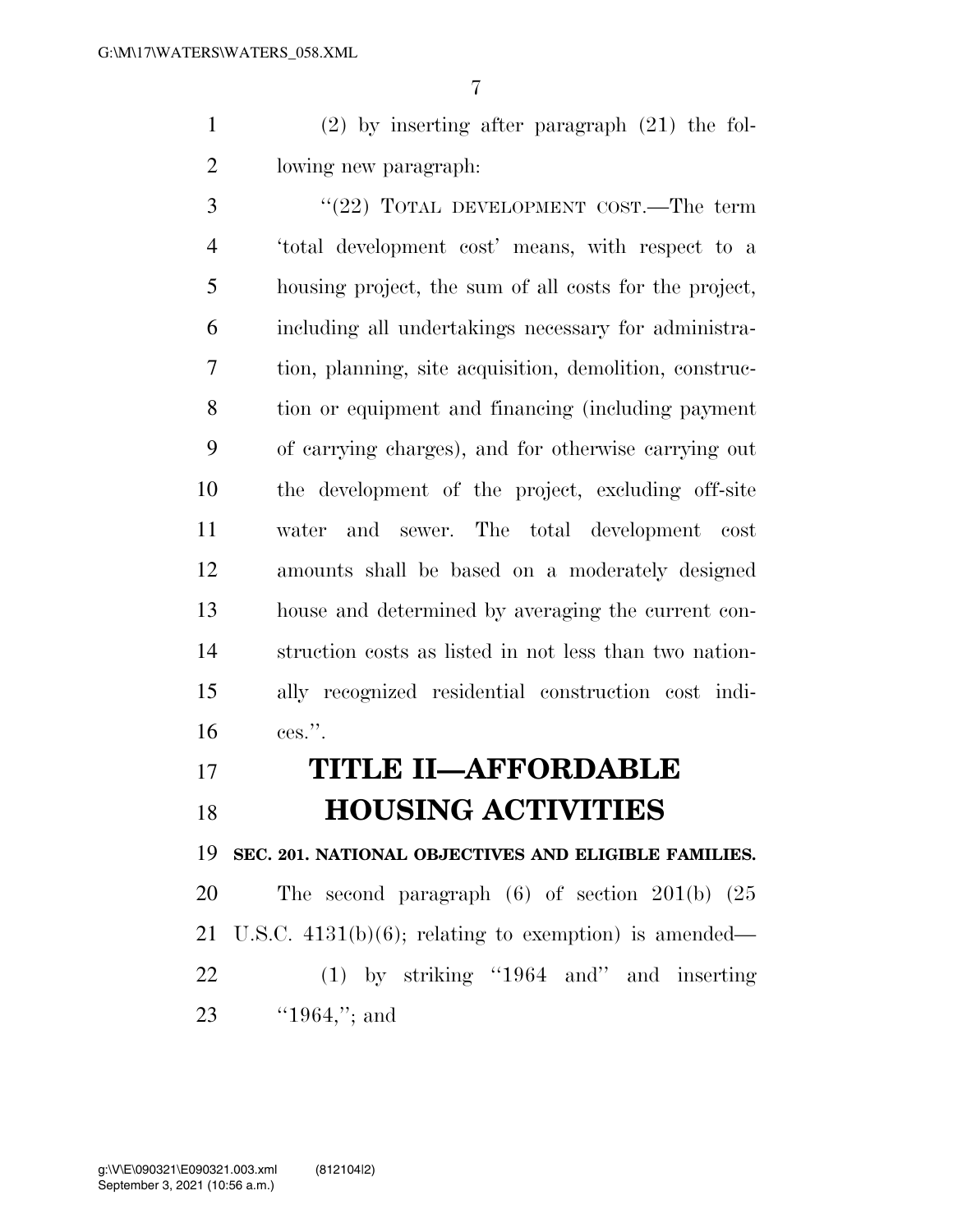| $\mathbf{1}$   | $(2)$ by inserting after "1968" the following: ",      |
|----------------|--------------------------------------------------------|
| $\overline{2}$ | and section 3 of the Housing and Urban Develop-        |
| 3              | ment Act of 1968".                                     |
| 4              | SEC. 202. HOMEOWNERSHIP OR LEASE-TO-OWN LOW-IN-        |
| 5              | COME REQUIREMENT AND INCOME<br>TAR-                    |
| 6              | <b>GETING.</b>                                         |
| 7              | Section 205 (25 U.S.C. 4135) is amended—               |
| 8              | $(1)$ in subsection $(a)(1)$ —                         |
| 9              | $(A)$ in subparagraph $(C)$ , by striking              |
| 10             | "and" at the end; and                                  |
| 11             | (B) by adding at the end the following new             |
| 12             | subparagraph:                                          |
| 13             | $\lq\lq(E)$ notwithstanding any other provision        |
| 14             | of this paragraph, in the case of rental housing       |
| 15             | that is made available to a current rental family      |
| 16             | for conversion to a homebuyer or a lease-pur-          |
| 17             | chase unit, that the current rental family can         |
| 18             | purchase through a contract of sale, lease-pur-        |
| 19             | chase agreement, or any other sales agreement,         |
| 20             | is made available for purchase only by the cur-        |
| 21             | rent rental family, if the rental family was a         |
| 22             | low-income family at the time of their initial oc-     |
| 23             | eupancy of such unit; and"; and                        |
| 24             | $(2)$ in subsection $(e)$ , by adding after the period |
| 25             | at the end the following: "The provisions of such      |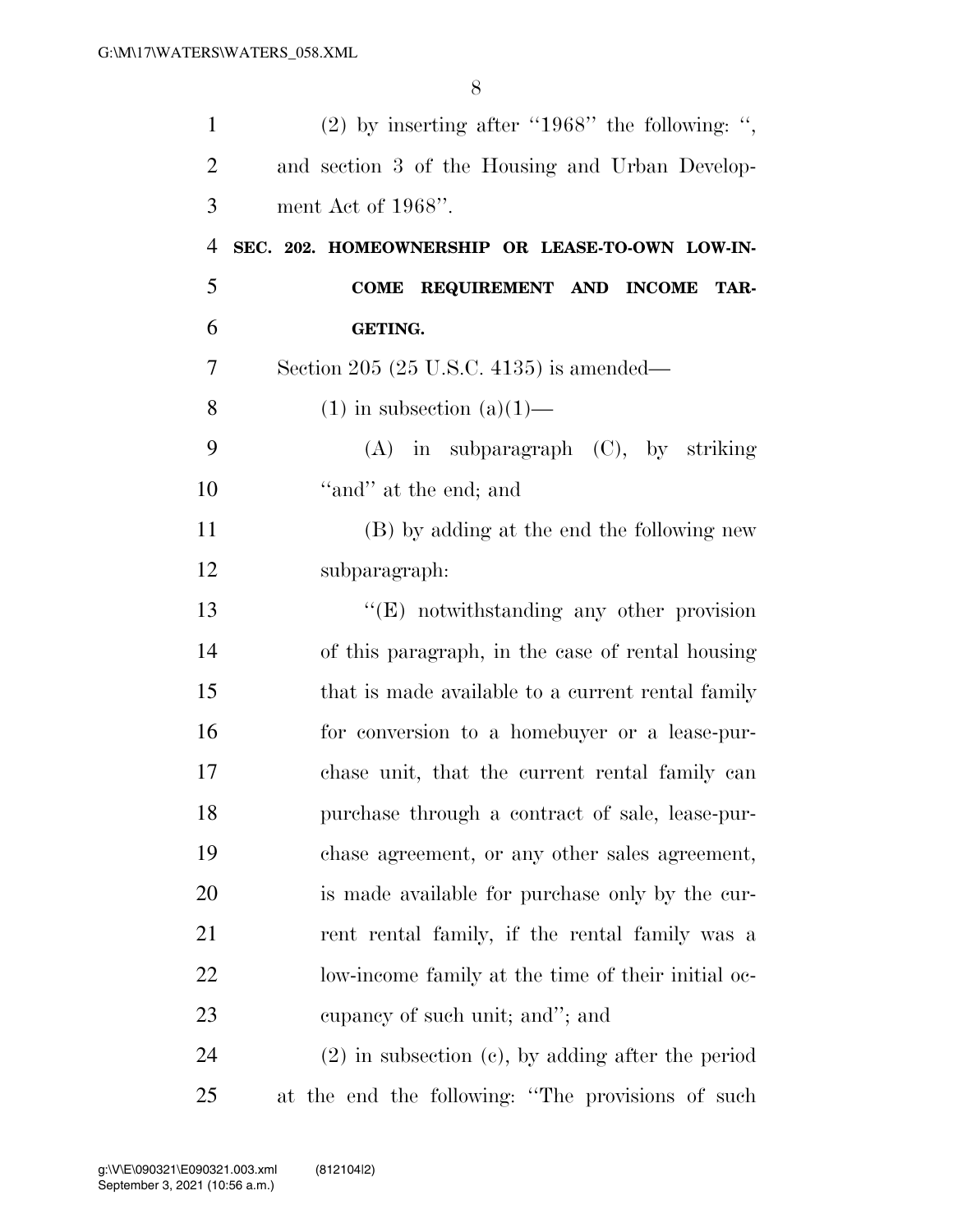paragraph regarding binding commitments for the remaining useful life of the property shall not apply to improvements of privately owned homes if the cost of such improvements do not exceed 10 percent of the maximum total development cost for such home.''.

### **SEC. 203. LEASE REQUIREMENTS AND TENANT SELECTION.**

 Section 207 (25 U.S.C. 4137) is amended by adding at the end the following new subsection:

10 "'(c) NOTICE OF TERMINATION.—Notwithstanding any other provision of law, the owner or manager of rental housing that is assisted in part with amounts provided under this Act and in part with one or more other sources of Federal funds shall only utilize leases that require a notice period for the termination of the lease pursuant to 16 subsection  $(a)(3)$ .".

### **SEC. 204. TRIBAL COORDINATION OF AGENCY FUNDING.**

 (a) IN GENERAL.—Subtitle A of title II (25 U.S.C. 4131 et seq.) is amended by adding at the end the fol-lowing new section:

### **''SEC. 211. IHS SANITATION FACILITIES CONSTRUCTION.**

 ''Notwithstanding any other provision of law, a re- cipient authorized to receive funding under this Act may, in its discretion, use funding from the Indian Health Serv-ice of the Department of Health and Human Services for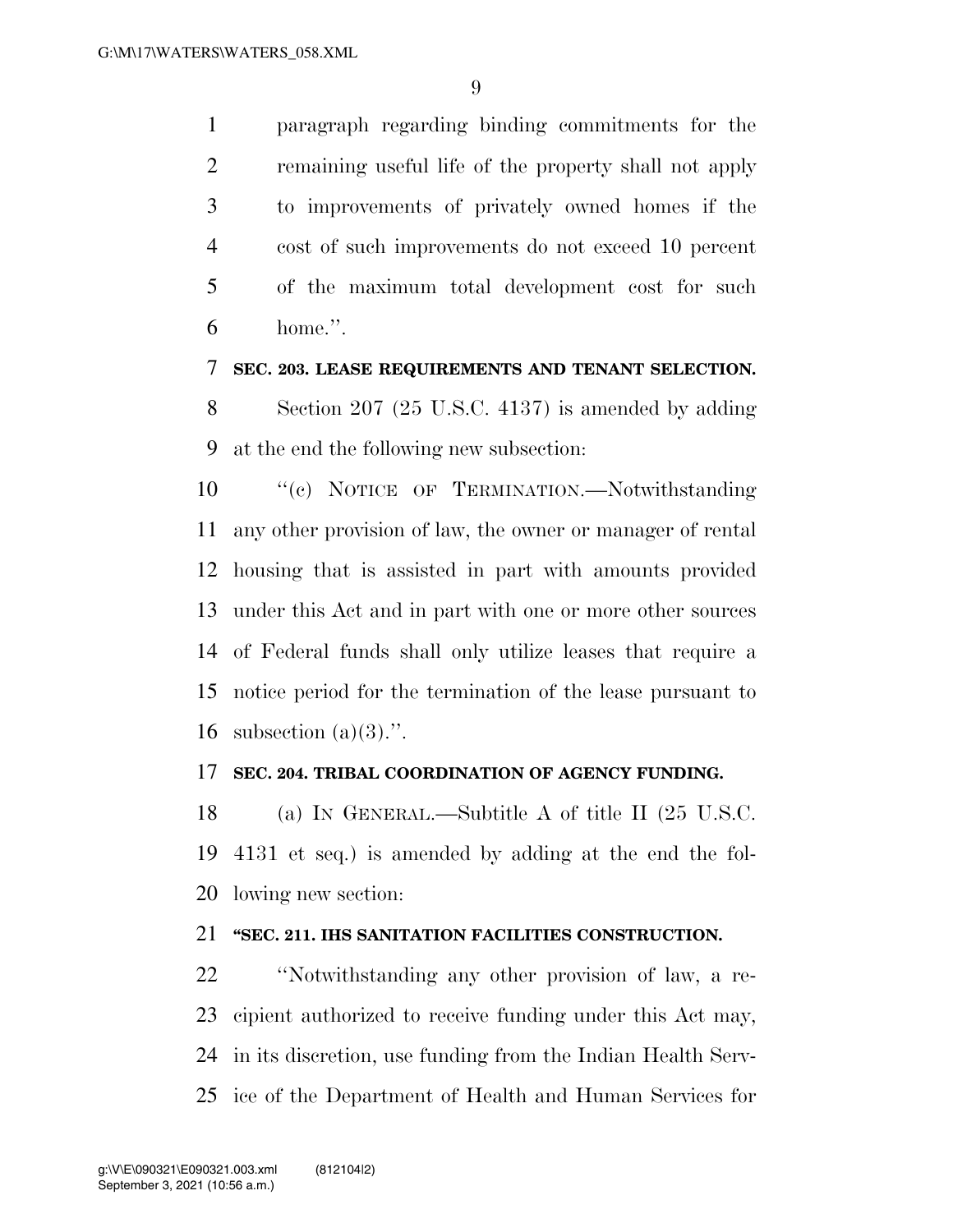construction of sanitation facilities for housing construc-

 tion and renovation projects that are funded in part by funds provided under this Act.''.

 (b) CLERICAL AMENDMENT.—The table of contents in section 1(b) is amended by inserting after the item re-lating to section 210 the following new item:

''Sec. 211. IHS sanitation facilities construction.''

# **SEC. 205. EXCEPTION TO MAXIMUM TOTAL DEVELOPMENT COST FOR ENERGY EFFICIENT HOUSING.**

 Section 103 (25 U.S.C. 4113) is amended by adding at the end the following new subsection:

11 "(g) EXCEPTION TO MAXIMUM TOTAL DEVELOP- MENT COST FOR ENERGY EFFICIENT HOUSING.—The Secretary shall approve a request to exceed the total devel- opment cost maximum cost for a project to the extent that such exception is necessary to provide energy efficiency upgrades for the project and the cost of such upgrades does not exceed the average cost of such upgrades in the area in which the project is located.''.

# **TITLE III—ALLOCATION OF**

**GRANT AMOUNTS** 

## **SEC. 301. AUTHORIZATION OF APPROPRIATIONS.**

 Section 108 (25 U.S.C. 4117) is amended to read as follows: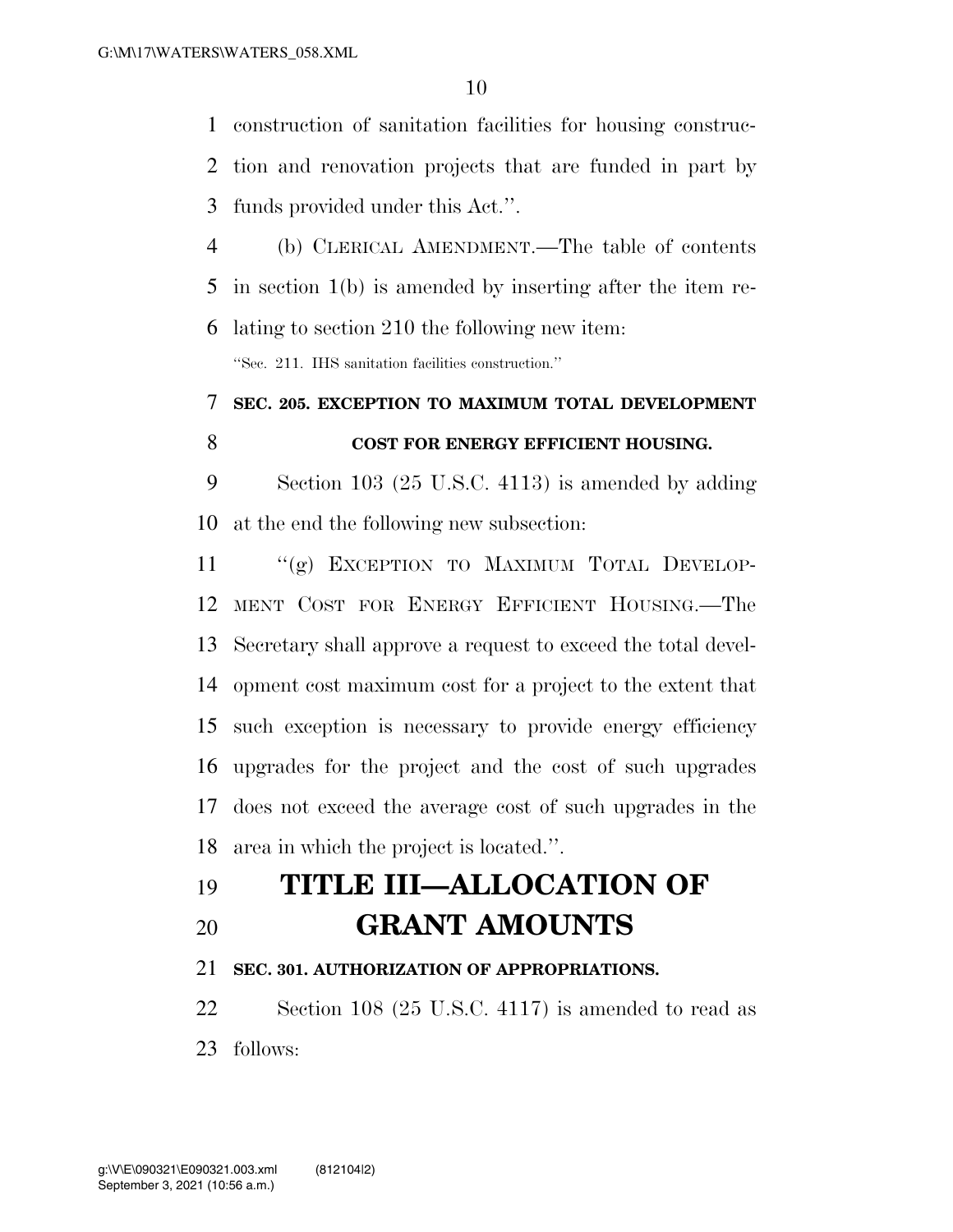## **''SEC. 108. AUTHORIZATION OF APPROPRIATIONS.**

 ''There is authorized to be appropriated for grants under this title—

| $\overline{4}$ | "(1) $$680,000,000$ for fiscal year 2022;                             |
|----------------|-----------------------------------------------------------------------|
| 5              | "(2) $$713,000,000$ for fiscal year 2023;                             |
| 6              | $(3)$ \$747,000,000 for fiscal year 2024;                             |
| 7              | "(4) $$783,000,000$ for fiscal year 2025; and                         |
| 8              | $(5)$ \$820,000,000 for fiscal year 2026.".                           |
| 9              | SEC.<br>EFFECT OF UNDISBURSED BLOCK<br>302.<br><b>GRANT</b>           |
| 10             | AMOUNTS ON ANNUAL ALLOCATIONS.                                        |
| 11             | (a) IN GENERAL.—Title III $(25 \text{ U.S.C. } 4151 \text{ et seq.})$ |
| 12             | is amended by adding at the end the following new section:            |
| 13             | "SEC. 303. EFFECT OF UNDISBURSED GRANT AMOUNTS ON                     |
| 14             | ANNUAL ALLOCATIONS.                                                   |
| 15             | "(a) NOTIFICATION OF OBLIGATED, UNDISBURSED                           |
| 16             | GRANT AMOUNTS.—Subject to subsection (d) of this sec-                 |
| 17             | tion, if on October 1, 2022, or on any October 1 there-               |
| 18             | after, the total amount of undisbursed block grants for               |
| 19             | a recipient in the line of credit control system (or a suc-           |
| 20             | cessor system) of the Department of Housing and Urban                 |
|                | 21 Development is greater than the sum of the initial alloca-         |
| 22             | tions for the previous 3 fiscal years, the Secretary shall—           |
| 23             | $(1)$ before October 31 of such year, notify the                      |
| 24             | Indian tribe allocated the grant amounts and any                      |
| 25             | tribally designated housing entity for the tribe of the               |
| 26             | undisbursed funds; and                                                |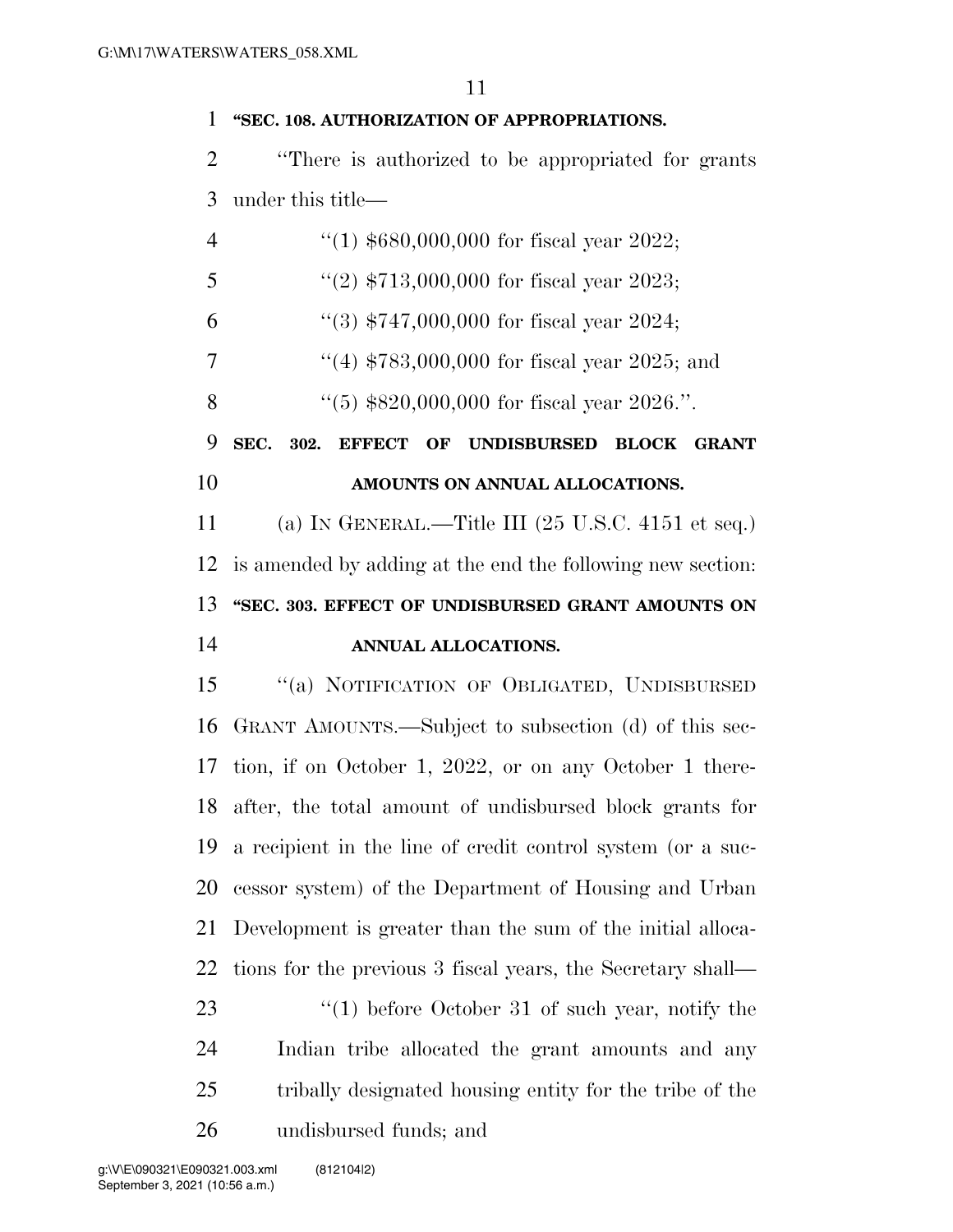| $\mathbf{1}$   | $(2)$ require the recipient for the tribe to, not             |
|----------------|---------------------------------------------------------------|
| $\overline{2}$ | later than 30 days after the Secretary provides noti-         |
| 3              | fication pursuant to paragraph $(1)$ —                        |
| $\overline{4}$ | "(A) notify the Secretary in writing of the                   |
| 5              | reasons why the recipient has not requested the               |
| 6              | disbursement of such amounts; and                             |
| 7              | $\lq\lq (B)$ demonstrate to the satisfaction of the           |
| 8              | Secretary that the recipient has the capacity to              |
| 9              | spend Federal funds in an effective manner,                   |
| 10             | which demonstration may include evidence of                   |
| 11             | the timely expenditure of amounts previously                  |
| 12             | distributed under this Act to the recipient.                  |
| 13             | "(b) ALLOCATION AMOUNT.—Notwithstanding sec-                  |
| 14             | tions 301 and 302, the allocation for such fiscal year for    |
| 15             | a recipient described in subsection (a) shall be the amount   |
| 16             | initially calculated according to the formula minus the dif-  |
| 17             | between the recipient's total amount<br>ference<br>οf         |
|                | 18 undisbursed block grants in the Department's line of cred- |
| 19             | it control system on such January 1 and three times the       |
| 20             | initial formula amount for such fiscal year.                  |
| 21             | "(c) REALLOCATION.—Notwithstanding any other                  |
| 22             | provision of law, any grant amounts not allocated to a re-    |
| 23             | eipient pursuant to subsection (b) shall be allocated under   |

the need component of the formula proportionately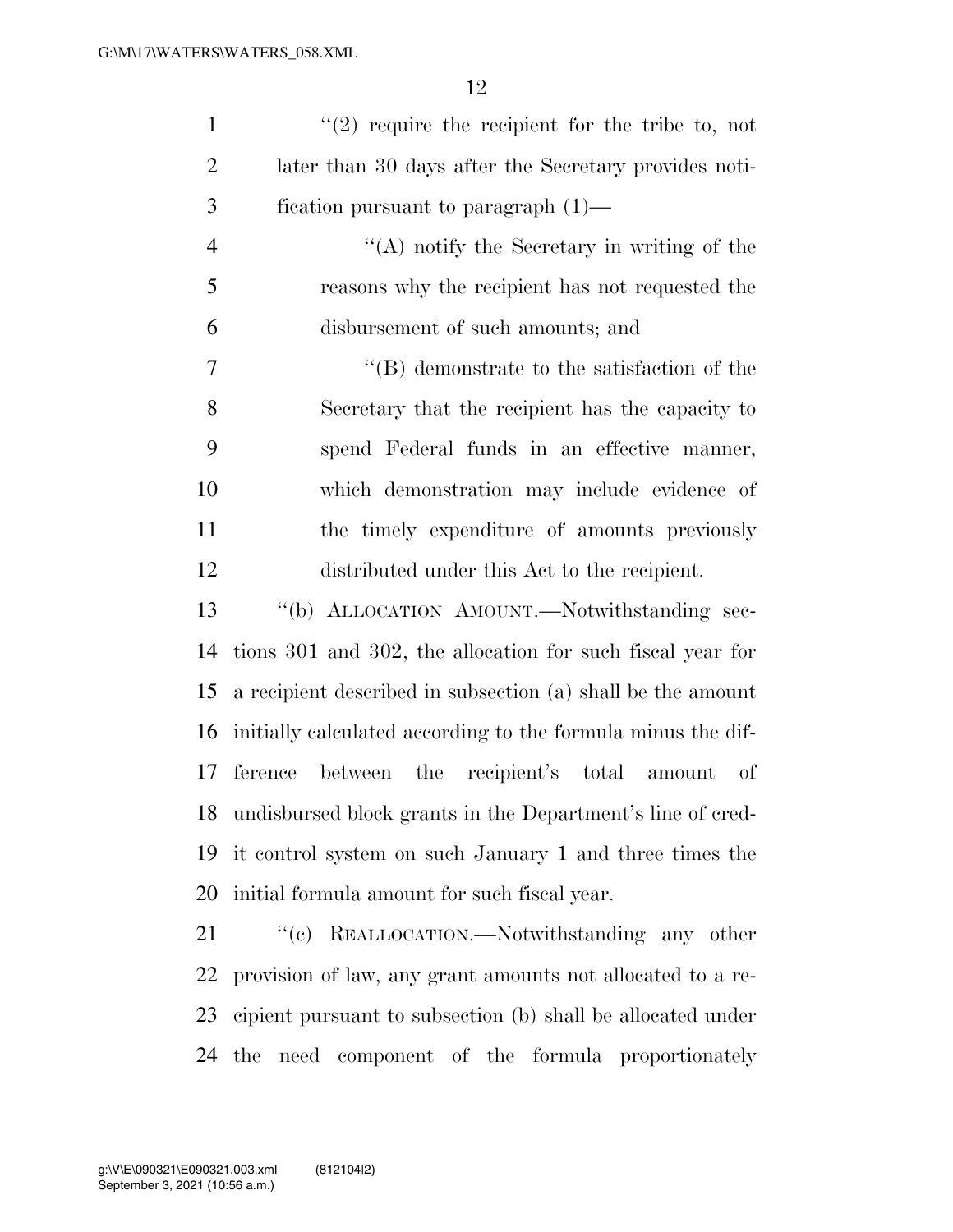amount all other Indian tribes not subject to such an ad-justment.

 ''(d) INAPPLICABILITY.—Subsections (a) and (b) shall not apply to an Indian tribe with respect to any fiscal year for which the amount allocated for the tribe for block grants under this Act is less than \$5,000,000.

 ''(e) EFFECTIVENESS.—This section shall not require the issuance of any regulation to take effect and shall not be construed to confer hearing rights under this or any other section of this Act.''.

 (b) CLERICAL AMENDMENT.—The table of contents in section 1(b) is amended by inserting after the item re-lating to section 302 the following new item:

''Sec. 303. Effect of undisbursed grant amounts on annual allocations.''.

## **TITLE IV—AUDITS AND REPORTS**

### **SEC. 401. REVIEW AND AUDIT BY SECRETARY.**

16 Section 405(c)  $(25 \text{ U.S.C. } 4165(c))$  is amended, by adding at the end the following new paragraph:

18 "(3) ISSUANCE OF FINAL REPORT.—The Sec- retary shall issue a final report within 60 days after receiving comments under paragraph (1) from a re-cipient.''.

### **SEC. 402. REPORTS TO CONGRESS.**

Section 407 (25 U.S.C. 4167) is amended—

(1) in subsection (a), by striking ''Congress''

and inserting ''Committee on Financial Services and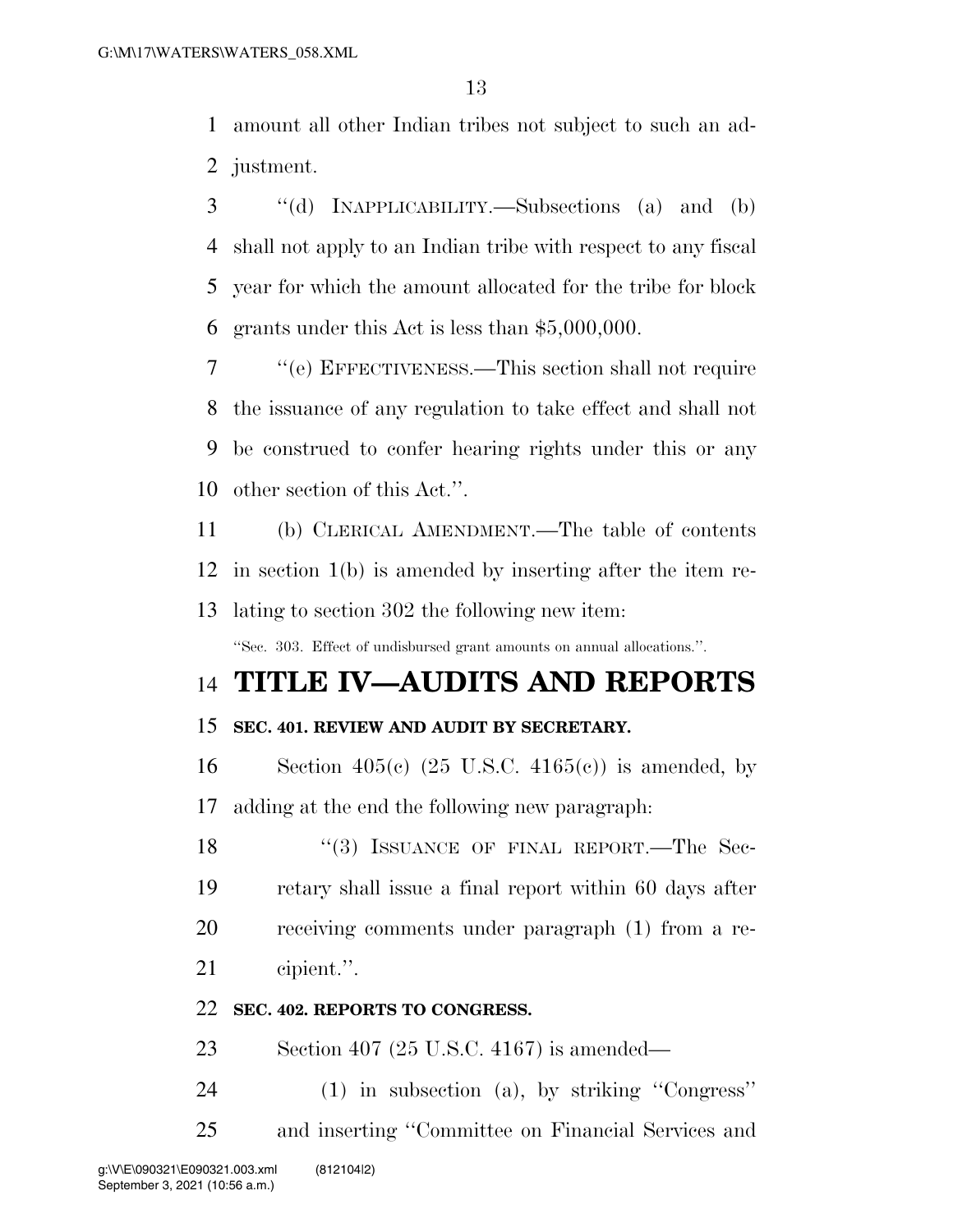| $\mathbf{1}$   | the Committee on Natural Resources of the House           |
|----------------|-----------------------------------------------------------|
| $\overline{2}$ | of Representatives, to the Committee on Indian Af-        |
| 3              | fairs and the Committee on Banking, Housing, and          |
| $\overline{4}$ | Urban Affairs of the Senate, and to any subcommit-        |
| 5              | tees of such committees having jurisdiction with re-      |
| 6              | spect to Native American and Alaska Native af-            |
| 7              | fairs,"; and                                              |
| 8              | $(2)$ by adding at the end the following new sub-         |
| 9              | section:                                                  |
| 10             | "(c) PUBLIC AVAILABILITY TO RECIPIENTS.-Each              |
| 11             | report submitted pursuant to subsection (a) shall be made |
| 12             | publicly available to recipients.".                       |
|                |                                                           |
| 13             | TITLE V-OTHER HOUSING AS-                                 |
| 14             | SISTANCE FOR NATIVE AMER-                                 |
| 15             | <b>ICANS</b>                                              |
| 16             | SEC. 501. HUD-VETERANS AFFAIRS SUPPORTIVE HOUSING         |
| 17             | <b>PROGRAM</b><br>NATIVE AMERICAN<br><b>FOR</b><br>VET-   |
| 18             | ERANS.                                                    |
| 19             | Paragraph $(19)$ of section $8(0)$ of the United States   |
| 20             | Housing Act of 1937 (42 U.S.C. 1437f(o)(19)) is amend-    |
| 21             | ed by adding at the end the following new subparagraph.   |
| 22             | "(E) INDIAN VETERANS HOUSING RENTAL                       |
| 23             | ASSISTANCE PROGRAM.                                       |
| 24             | "(i) DEFINITIONS.—In this subpara-                        |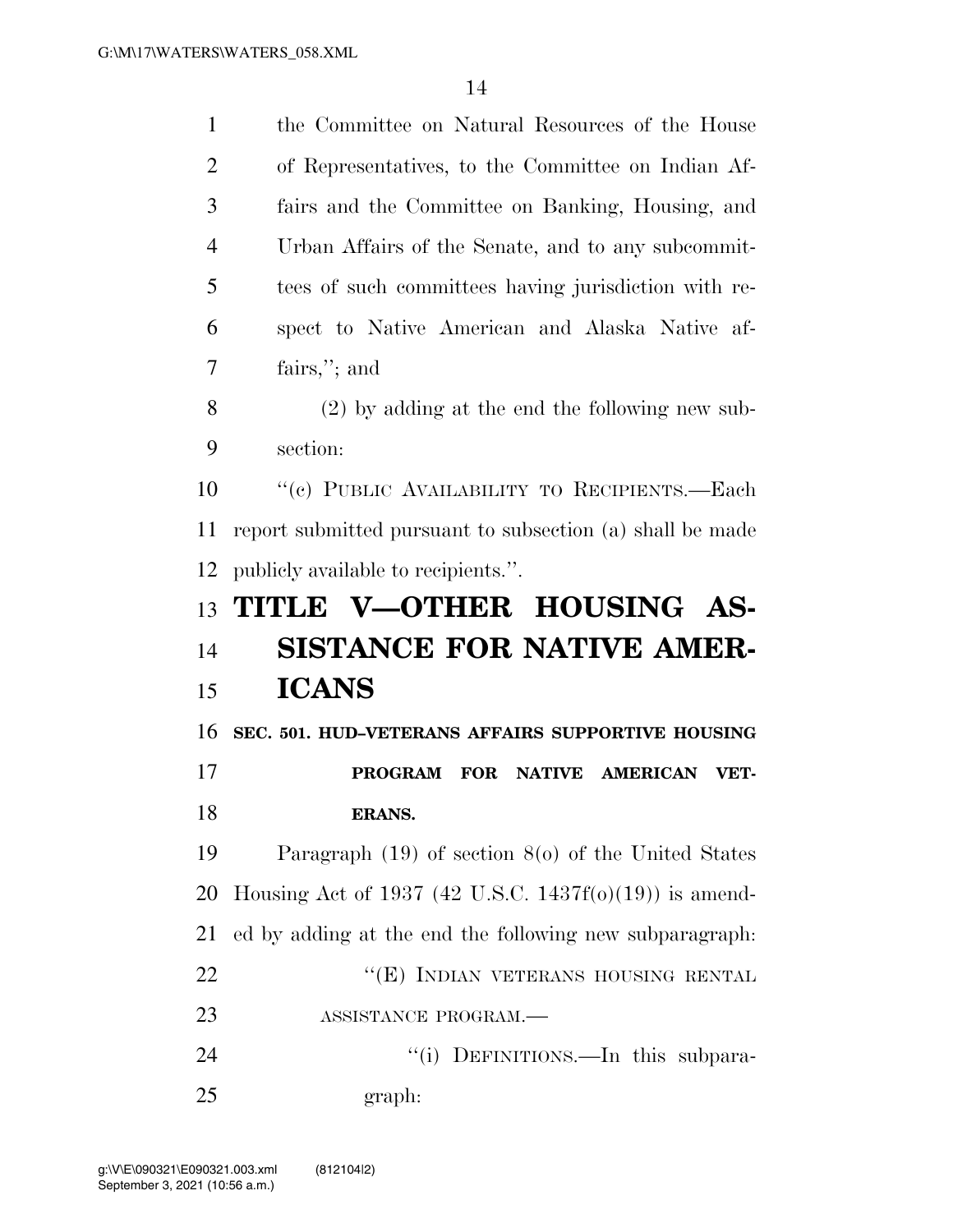| $\mathbf{1}$   | "(I) ELIGIBLE INDIAN VET-                    |
|----------------|----------------------------------------------|
| $\overline{2}$ | ERAN.—The term 'eligible Indian vet-         |
| 3              | eran' means an Indian veteran who            |
| $\overline{4}$ | is—                                          |
| 5              | "(aa) homeless or at risk of                 |
| 6              | homelessness; and                            |
| $\overline{7}$ | "(bb) living—                                |
| 8              | "(AA) on or near a res-                      |
| 9              | ervation; or                                 |
| 10             | "(BB) in or near any                         |
| 11             | other Indian area.                           |
| 12             | "(II) ELIGIBLE RECIPIENT.                    |
| 13             | The term 'eligible recipient' means a        |
| 14             | recipient eligible to receive a grant        |
| 15             | under section 101 of the Native              |
| 16             | American Housing Assistance and              |
| 17             | Self-Determination Act of 1996 (25           |
| 18             | U.S.C. 4111).                                |
| 19             | "(III) INDIAN; INDIAN AREA.-                 |
| 20             | The terms 'Indian' and 'Indian area'         |
| 21             | have the meanings given such terms           |
| 22             | in section 4 of the Native American          |
| 23             | Housing Assistance and Self-Deter-           |
| 24             | mination Act of $1996$ $(25 \text{ U.S.C.})$ |
| 25             | $4103$ ).                                    |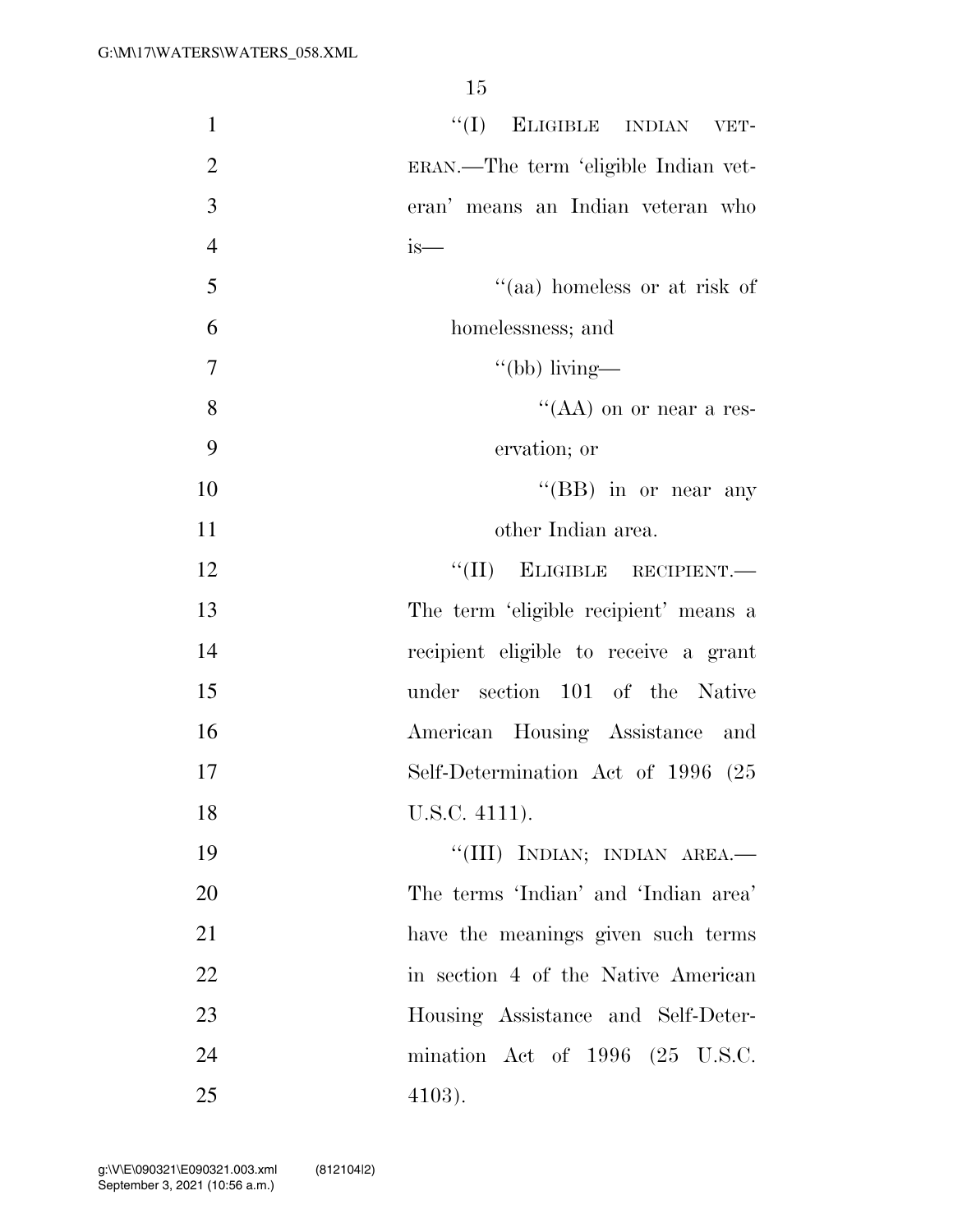| $\mathbf{1}$   | $``(IV)$ INDIAN VETERAN.—The                 |
|----------------|----------------------------------------------|
| $\overline{2}$ | term 'Indian veteran' means an In-           |
| 3              | dian who is a veteran.                       |
| $\overline{4}$ | "(V) PROGRAM.—The term 'Pro-                 |
| 5              | gram' means the Tribal HUD-VASH              |
| 6              | program carried out under clause (ii).       |
| 7              | "(VI) TRIBAL ORGANIZATION.-                  |
| 8              | The term 'tribal organization' has the       |
| 9              | meaning given such term in section 4         |
| 10             | of the Indian Self-Determination and         |
| 11             | Education Assistance Act (25 U.S.C.          |
| 12             | 5304).                                       |
| 13             | PROGRAM SPECIFICATIONS.<br>``(ii)            |
| 14             | The Secretary shall use not less than 5      |
| 15             | percent of the amounts made available for    |
| 16             | rental assistance under this paragraph to    |
| 17             | carry out a rental assistance and sup-       |
| 18             | ported housing program, to be known as       |
| 19             | the Tribal HUD-VASH program, in con-         |
| 20             | junction with the Secretary of Veterans Af-  |
| 21             | fairs, by awarding grants for the benefit of |
| 22             | eligible Indian veterans.                    |
| 23             | ``(iii) MODEL.                               |
| 24             | "(I) IN GENERAL.—Except as                   |
| 25             | provided in subclause (II), the Sec-         |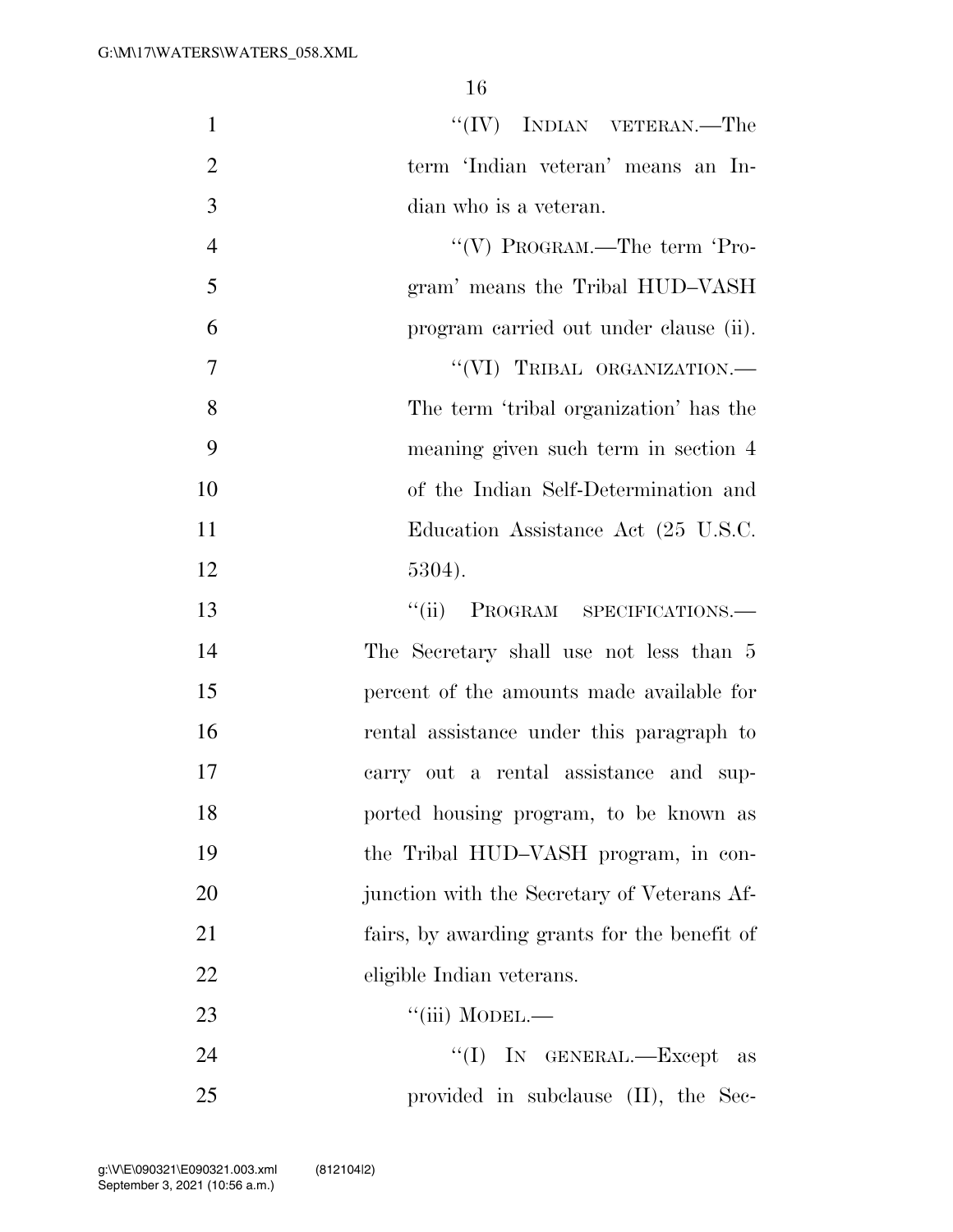| $\mathbf{1}$   | retary shall model the Program on the                   |
|----------------|---------------------------------------------------------|
| $\overline{2}$ | rental assistance and supported hous-                   |
| 3              | ing program authorized under sub-                       |
| $\overline{4}$ | paragraph (A) and applicable appro-                     |
| 5              | priations Acts, including administra-                   |
| 6              | tion in conjunction with the Secretary                  |
| $\overline{7}$ | of Veterans Affairs.                                    |
| 8              | $``(II)$ EXCEPTIONS.—                                   |
| 9              | "(aa) SECRETARY OF HOUS-                                |
| 10             | $\operatorname{AND}$<br><b>URBAN</b><br>ING<br>DEVELOP- |
| 11             | MENT.—After consultation with                           |
| 12             | Indian tribes, eligible recipients,                     |
| 13             | and any other appropriate tribal                        |
| 14             | organizations, the Secretary may                        |
| 15             | make necessary and appropriate                          |
| 16             | modifications to facilitate the use                     |
| 17             | of the Program by eligible recipi-                      |
| 18             | ents to serve eligible Indian vet-                      |
| 19             | erans.                                                  |
| 20             | "(bb) SECRETARY OF VET-                                 |
| 21             | ERANS AFFAIRS.—After consulta-                          |
| 22             | tion with Indian tribes, eligible                       |
| 23             | recipients, and any other appro-                        |
| 24             | priate tribal organizations, the                        |
| 25             | Secretary of Veterans Affairs                           |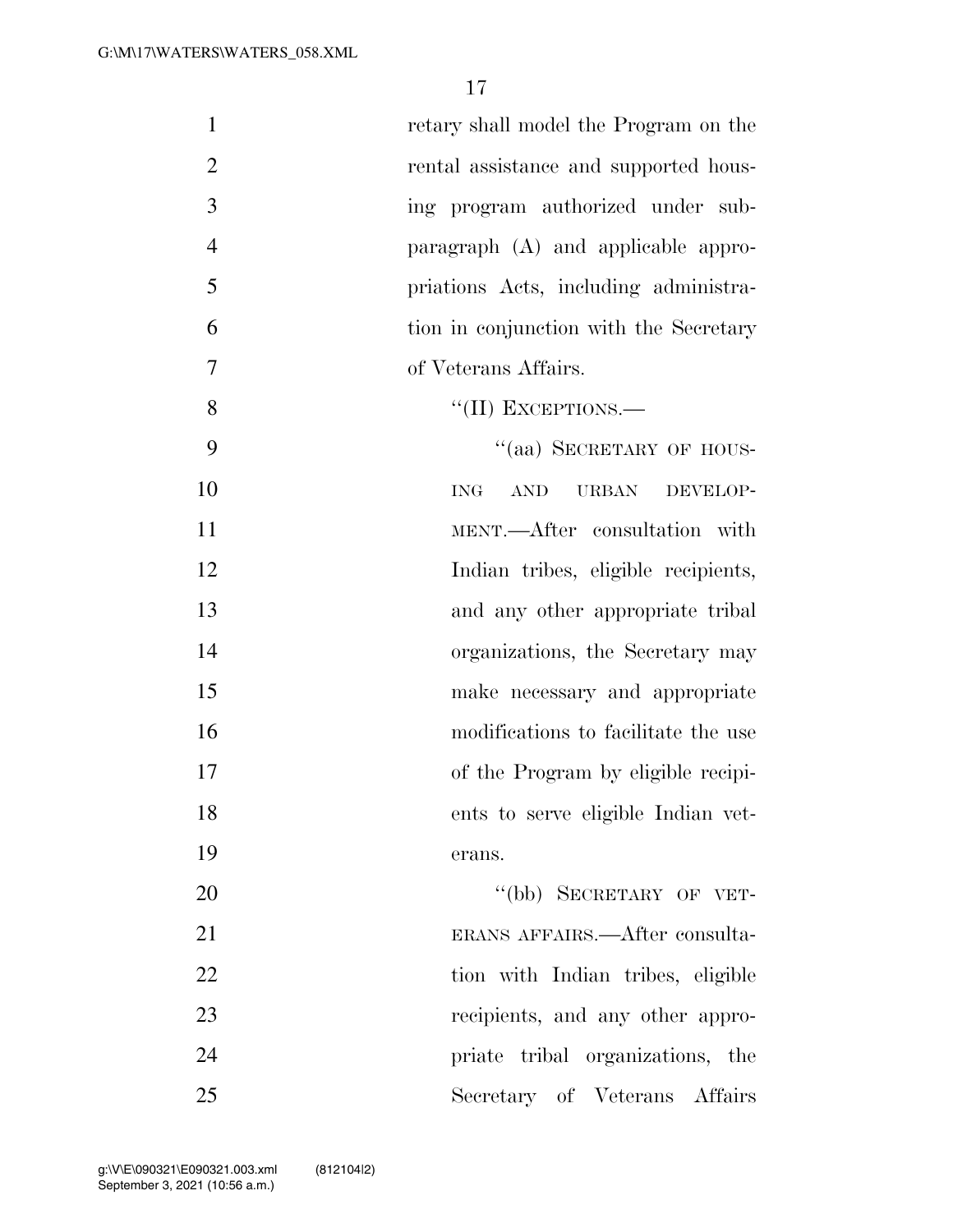| $\mathbf{1}$   | may make necessary and appro-            |
|----------------|------------------------------------------|
| $\overline{2}$ | priate modifications to facilitate       |
| 3              | the use of the Program by eligi-         |
| $\overline{4}$ | ble recipients to serve eligible In-     |
| 5              | dian veterans.                           |
| 6              | ``(iv)<br>ELIGIBLE RECIPIENTS.—The       |
| $\overline{7}$ | Secretary shall make amounts for rental  |
| 8              | assistance and associated administrative |
| 9              | costs under the Program available in the |
| 10             | form of grants to eligible recipients.   |
| 11             | "(v) FUNDING CRITERIA.—The Sec-          |
| 12             | retary shall award grants under the Pro- |
| 13             | gram based on-                           |
| 14             | $\lq\lq$ (I) need;                       |
| 15             | "(II) administrative capacity; and       |
| 16             | "(III) any other funding criteria        |
| 17             | established by the Secretary in a no-    |
| 18             | tice published in the Federal Register   |
| 19             | after consulting with the Secretary of   |
| 20             | Veterans Affairs.                        |
| 21             | ``(vi)<br>ADMINISTRATION.-Grants         |
| 22             | awarded under the Program shall be ad-   |
| 23             | ministered in accordance with the Native |
| 24             | American Housing Assistance and Self-De- |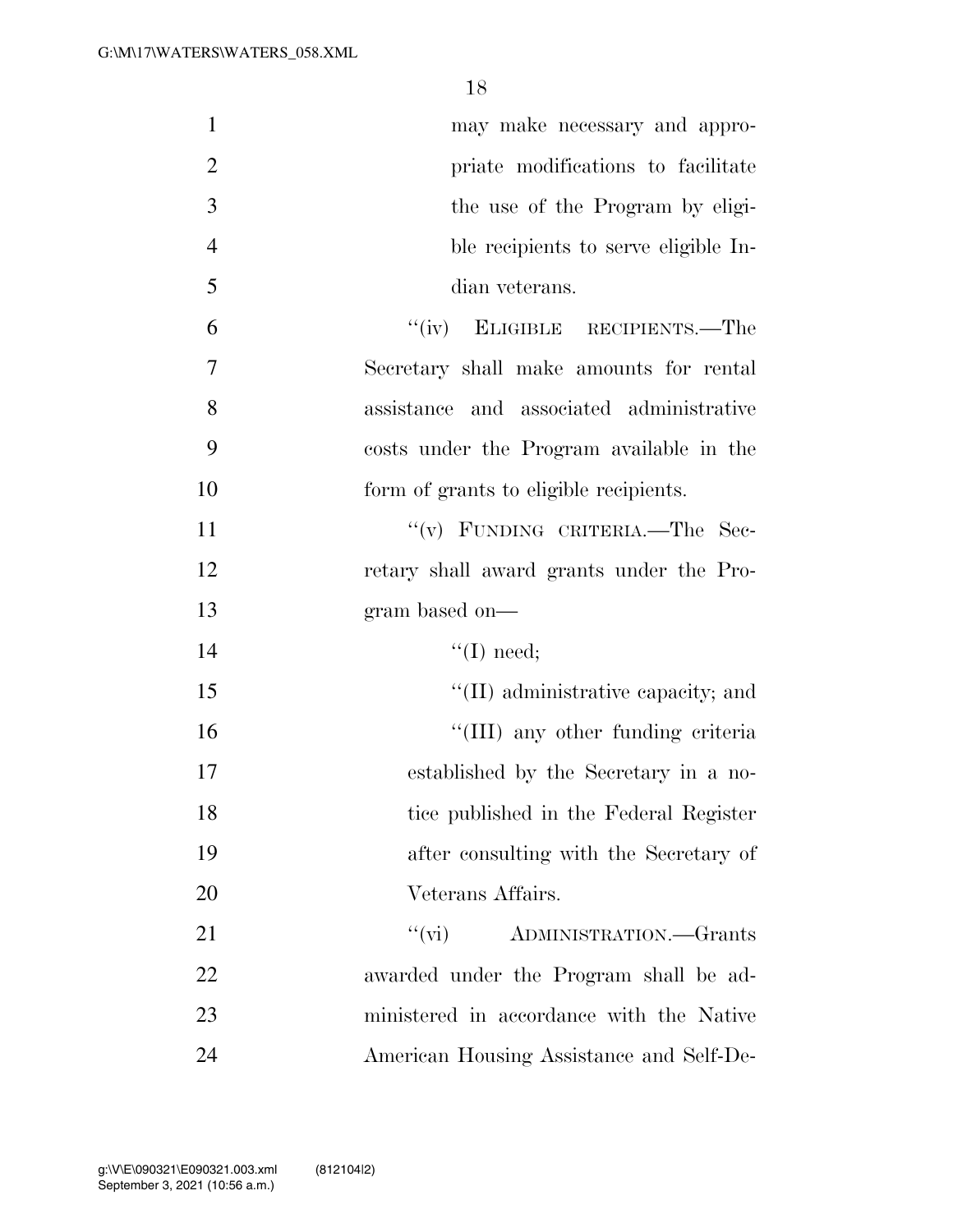| $\mathbf{1}$   | termination Act of $1996$ (25 U.S.C. 4101)        |
|----------------|---------------------------------------------------|
| $\overline{2}$ | et seq.), except that recipients shall—           |
| 3              | $\lq\lq$ submit to the Secretary, in a            |
| $\overline{4}$ | manner prescribed by the Secretary,               |
| 5              | reports on the utilization of rental as-          |
| 6              | sistance provided under the Program;              |
| 7              | and                                               |
| 8              | "(II) provide to the Secretary in-                |
| 9              | formation specified by the Secretary              |
| 10             | to assess the effectiveness of the Pro-           |
| 11             | gram in serving eligible Indian vet-              |
| 12             | erans.                                            |
| 13             | "(vii) CONSULTATION.—                             |
| 14             | "(I) GRANT RECIPIENTS; TRIBAL                     |
| 15             | ORGANIZATIONS.—The Secretary, in                  |
| 16             | coordination with the Secretary of                |
| 17             | Veterans Affairs, shall consult with el-          |
| 18             | igible recipients and any other appro-            |
| 19             | priate tribal organization on the de-             |
| 20             | sign of the Program to ensure the ef-             |
| 21             | fective delivery of rental assistance             |
| 22             | and supportive services to eligible In-           |
| 23             | dian veterans under the Program.                  |
| 24             | <b>INDIAN</b><br>``(II)<br><b>HEALTH</b><br>SERV- |
| 25             | ICE.—The Director of the Indian                   |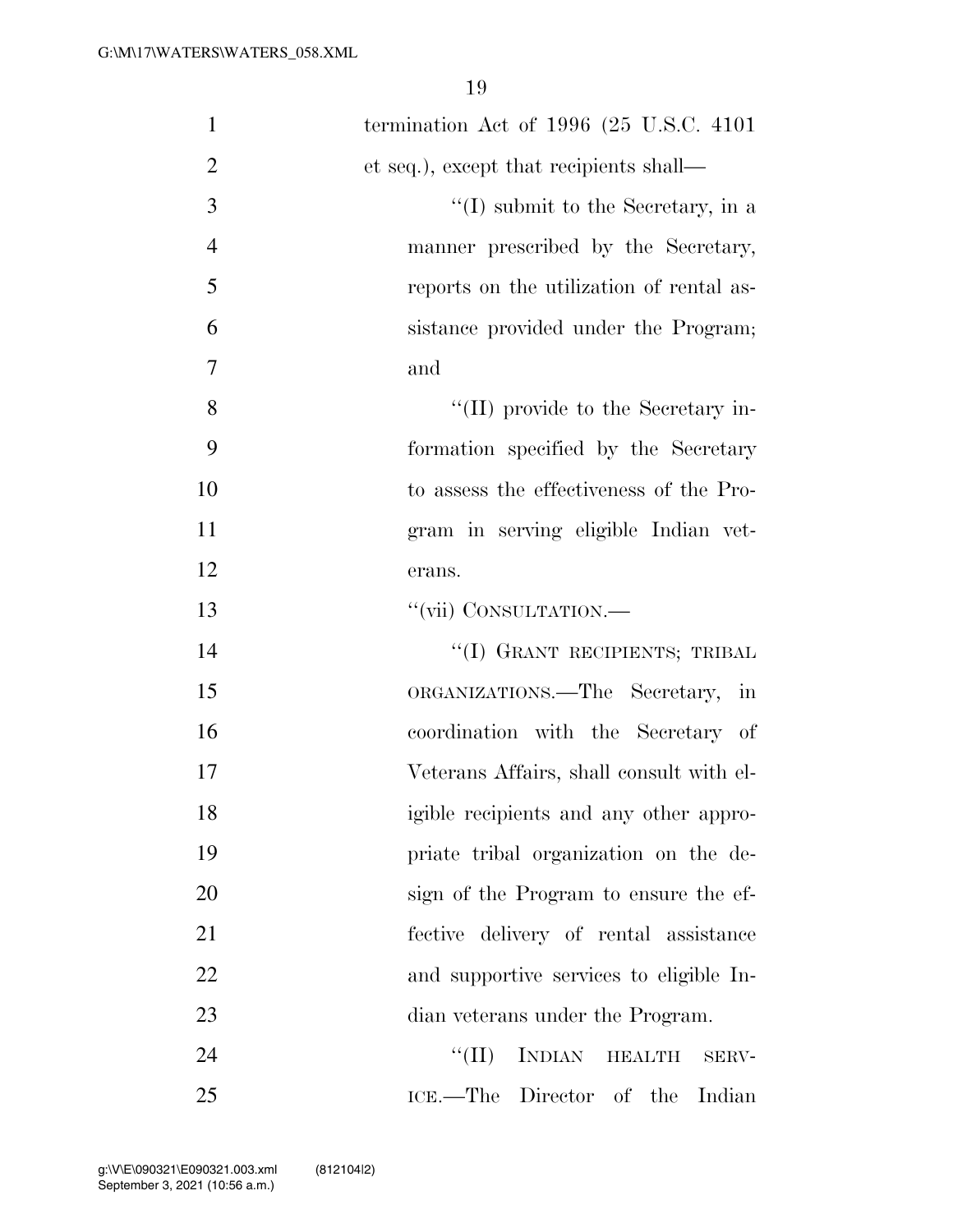Health Service shall provide any as- sistance requested by the Secretary or the Secretary of Veterans Affairs in carrying out the Program.

''(viii) WAIVER.—

 ''(I) IN GENERAL.—Except as provided in subclause (II), the Sec- retary may waive or specify alter- native requirements for any provision of law (including regulations) that the Secretary administers in connection with the use of rental assistance made available under the Program if the Secretary finds that the waiver or al- ternative requirement is necessary for 16 the effective delivery and administra- tion of rental assistance under the Program to eligible Indian veterans.

19 ''(II) EXCEPTIONS.—The Sec-20 retary may not waive or specify alter- native requirements under subclause (I) for any provision of law (including regulations) relating to labor stand-24 ards or the environment.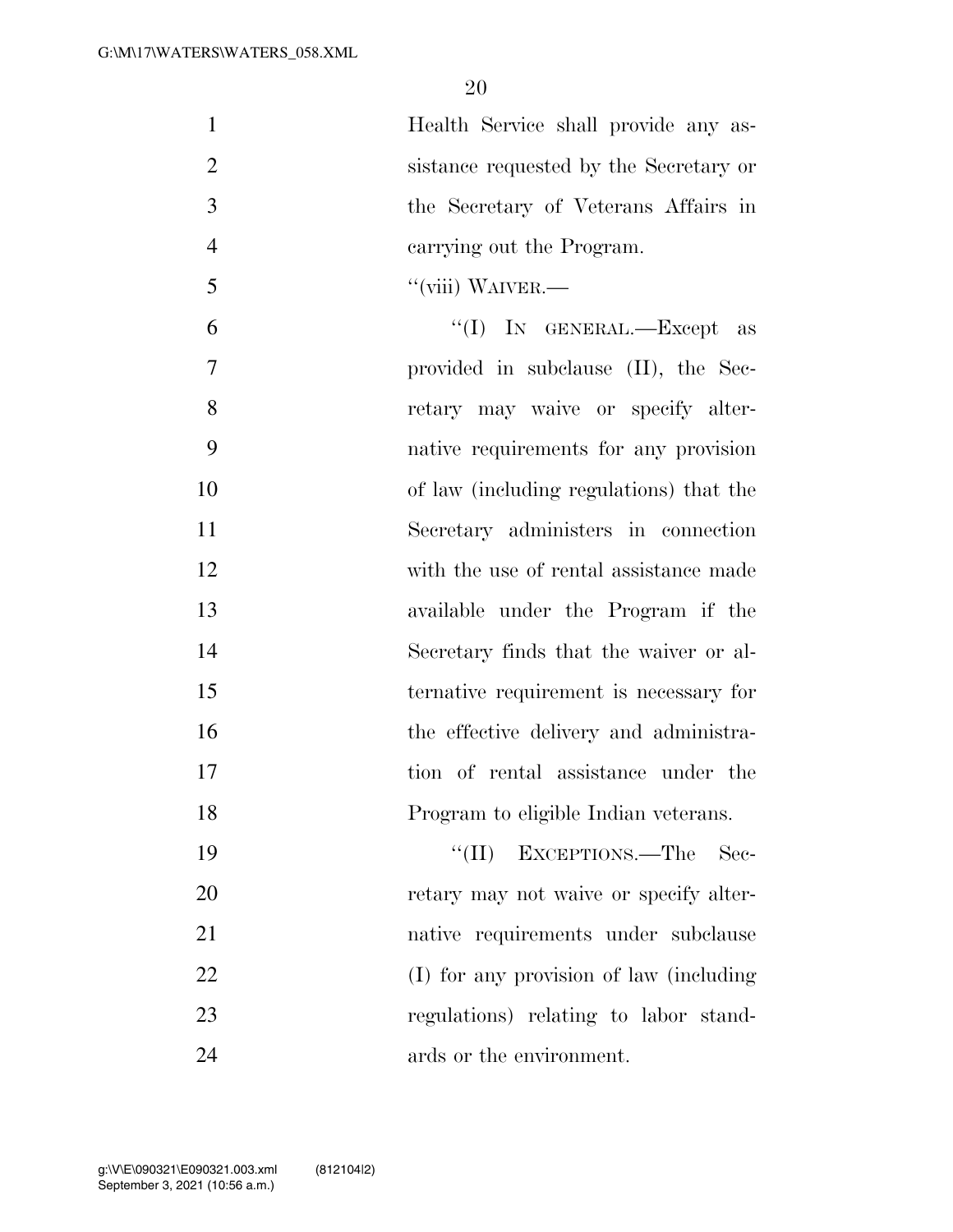|                | 21                                      |
|----------------|-----------------------------------------|
| $\mathbf{1}$   | "(ix) RENEWAL GRANTS.—The Sec-          |
| $\overline{2}$ | retary may—                             |
| 3              | ``(I)<br>set aside, from amounts        |
| $\overline{4}$ | made available for tenant-based rental  |
| 5              | assistance under this subsection and    |
| 6              | without regard to the amounts used      |
| $\overline{7}$ | for new grants under clause (ii), such  |
| 8              | may be necessary to<br>amounts<br>as    |
| 9              | award renewal grants to eligible re-    |
| 10             | cipients that received a grant under    |
| 11             | the Program in a previous year; and     |
| 12             | "(II) specify criteria that an eli-     |
| 13             | gible recipient must satisfy to receive |
| 14             | a renewal grant under subclause (I),    |
| 15             | including providing data on how the     |
| 16             | eligible recipient used the amounts of  |
| 17             | any grant previously received under     |
| 18             | the Program.                            |
| 19             | $f'(x)$ REPORTING.—                     |

20 ''(I) IN GENERAL.—Not later 21 than 1 year after the date of enact-22 ment of the Tribal HUD–VASH Act 23 of 2021, and every 5 years thereafter, 24 the Secretary, in coordination with the 25 Secretary of Veterans Affairs and the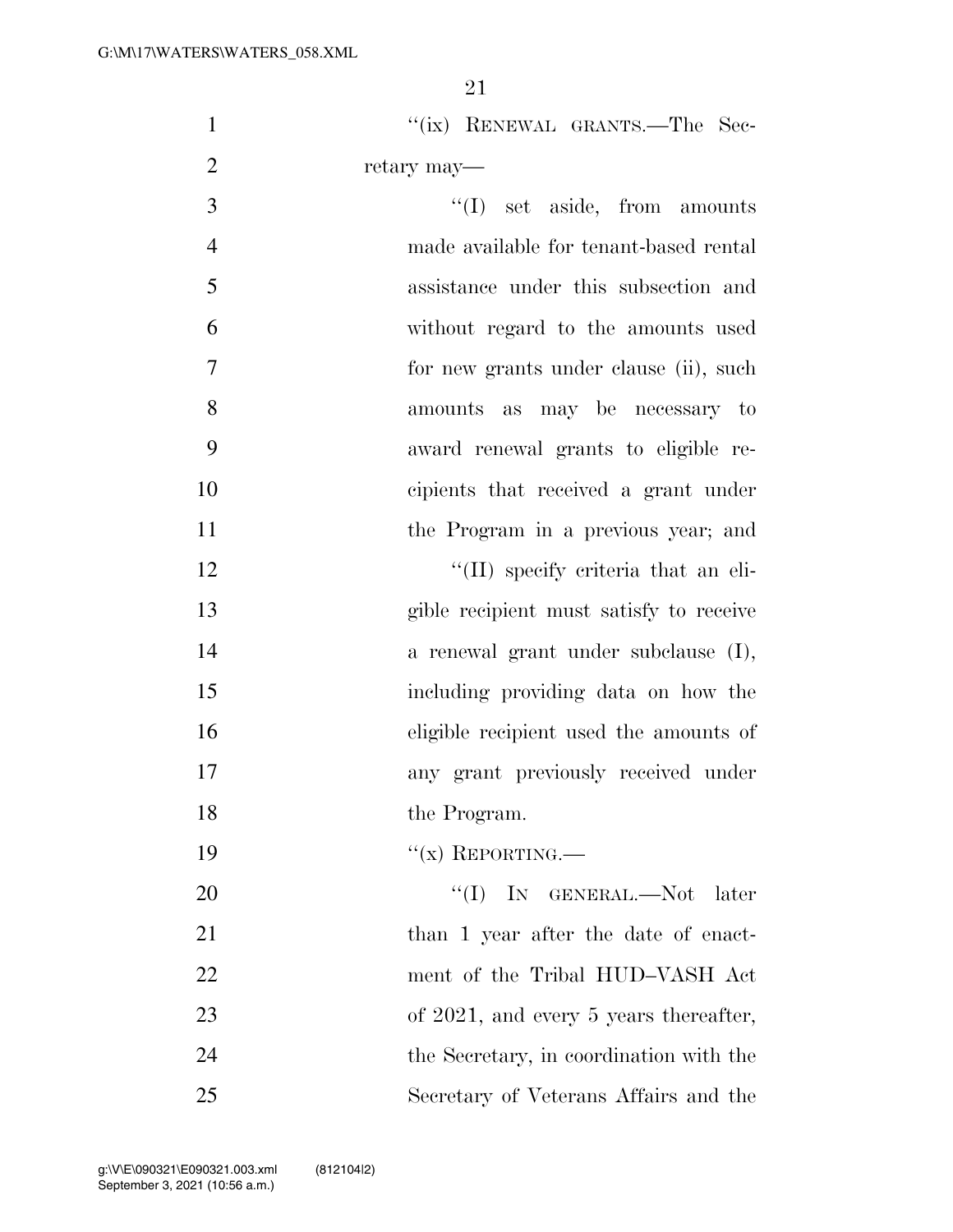| $\mathbf{1}$   | Director of the Indian Health Service, |
|----------------|----------------------------------------|
| $\overline{2}$ | shall—                                 |
| 3              | "(aa) conduct a review of              |
| $\overline{4}$ | the implementation of the Pro-         |
| 5              | gram, including any factors that       |
| 6              | may have limited its success; and      |
| $\tau$         | "(bb) submit a report de-              |
| 8              | scribing the results of the review     |
| 9              | under item (aa) to-                    |
| 10             | $\lq\lq$ (AA) the Committee            |
| 11             | on Indian Affairs, the Com-            |
| 12             | mittee on Banking, Housing,            |
| 13             | and Urban Affairs, the                 |
| 14             | Committee on Veterans' Af-             |
| 15             | fairs, and the Committee on            |
| 16             | Appropriations of the Sen-             |
| 17             | ate; and                               |
| 18             | $\lq\lq(BB)$ the Sub-                  |
| 19             | committee on Indian, Insu-             |
| 20             | lar and Alaska Native Af-              |
| 21             | fairs of the Committee on              |
| 22             | Natural Resources, the                 |
| 23             | Committee<br>on Financial              |
| 24             | Services, the Committee on             |
| 25             | Veterans' Affairs, and the             |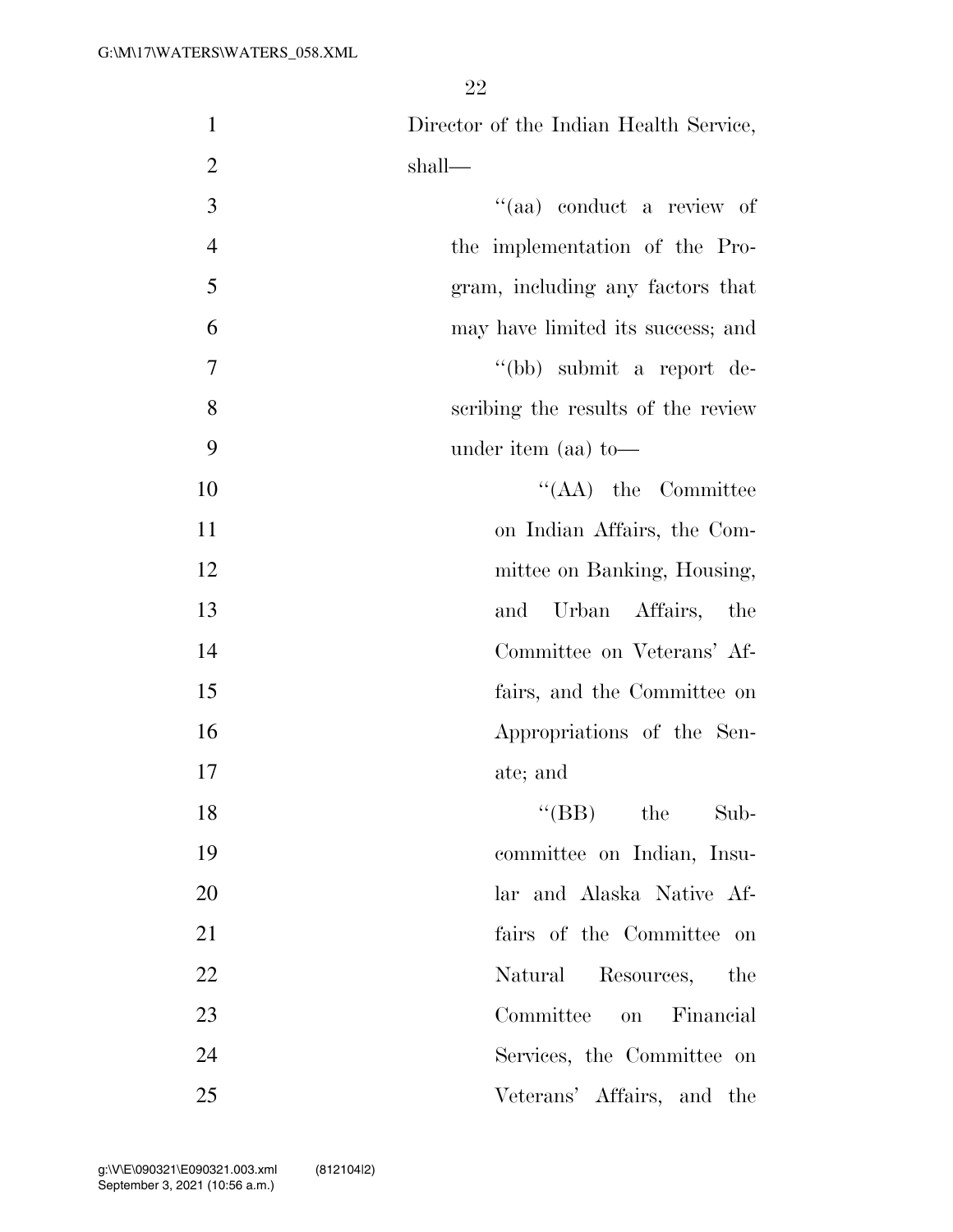| $\mathbf{1}$     | Committee on Appropria-                  |
|------------------|------------------------------------------|
| $\overline{2}$   | tions of the House of Rep-               |
| $\mathfrak{Z}$   | resentatives.                            |
| $\overline{4}$   | "(II) ANALYSIS OF HOUSING                |
| 5                | STOCK LIMITATION.—The Secretary          |
| 6                | shall include in the initial report sub- |
| $\boldsymbol{7}$ | mitted under subclause (I) a descrip-    |
| 8                | tion of-                                 |
| 9                | "(aa) any regulations gov-               |
| 10               | erning the use of formula current        |
| 11               | assisted stock (as defined in sec-       |
| 12               | tion $1000.314$ of title 24, Code of     |
| 13               | Federal Regulations (or any suc-         |
| 14               | cessor regulation) within the            |
| 15               | Program;                                 |
| 16               | "(bb) the number of recipi-              |
| 17               | ents of grants under the Pro-            |
| 18               | gram that have reported the reg-         |
| 19               | ulations described in item (aa) as       |
| 20               | a barrier to implementation of           |
| 21               | the Program; and                         |
| 22               | "(cc) proposed alternative               |
| 23               | legislation or regulations devel-        |
| 24               | oped by the Secretary in con-            |
| 25               | sultation with recipients<br>of          |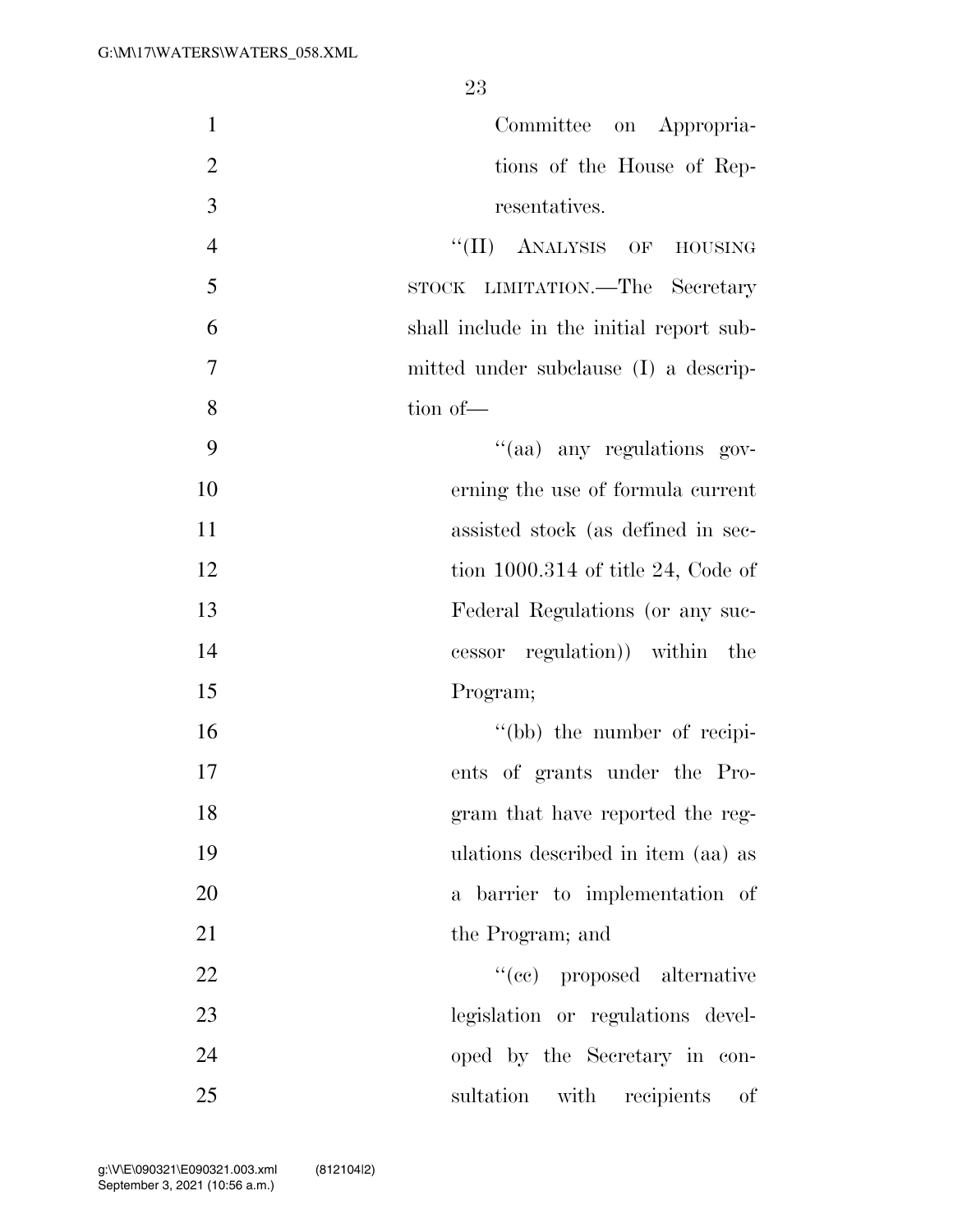| $\mathbf{1}$   | grants under the Program to                         |
|----------------|-----------------------------------------------------|
| $\overline{2}$ | allow the use of formula current                    |
| 3              | assisted stock within the Pro-                      |
| $\overline{4}$ | gram.".                                             |
| 5              | SEC. 502. LOAN GUARANTEES FOR INDIAN HOUSING.       |
| 6              | (a) AUTHORIZATION OF APPROPRIATIONS.—Section        |
| 7              | 184(i) of the Housing and Community Development Act |
| 8              | of 1992 (12 U.S.C. 1715z-13a(i)) is amended—        |
| 9              | $(1)$ in paragraph $(5)$ —                          |
| 10             | $(A)$ in subparagraph $(C)$ , by striking           |
| 11             | "2008 through $2012"$ and inserting "2022"          |
| 12             | through 2026"; and                                  |
| 13             | $(2)$ by striking paragraph $(7)$ and inserting the |
| 14             | following new paragraph:                            |
| 15             | "(7) AUTHORIZATION OF APPROPRIATIONS.-              |
| 16             | There are authorized to be appropriated to the      |
| 17             | Guarantee Fund to carry out this section—           |
| 18             | "(A) $$12,200,000$ for fiscal year 2022;            |
| 19             | "(B) $$12,800,000$ for fiscal year 2023;            |
| 20             | "(C) $$13,400,000$ for fiscal year 2024;            |
| 21             | "(D) $$14,000,000$ for fiscal year 2025;            |
| 22             | and                                                 |
| 23             | "(E) $$14,700,000$ for fiscal year 2026.".          |
| 24             | (b) FORECLOSURE PROCEEDINGS.—                       |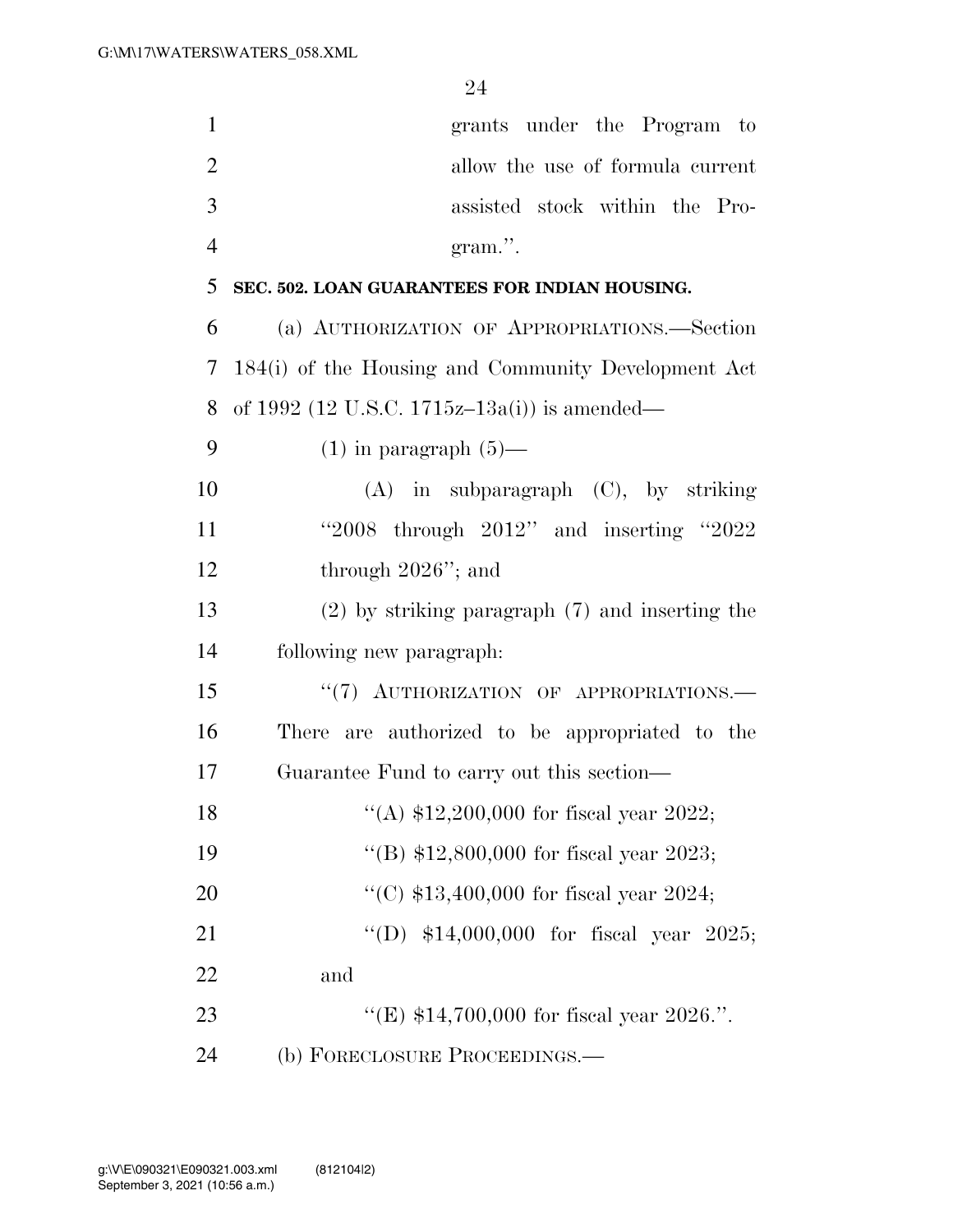| $\mathbf{1}$   | $(1)$ JURISDICTION.—Paragraph $(1)$ of section          |
|----------------|---------------------------------------------------------|
| $\overline{2}$ | 184(h) of the Housing and Community Development         |
| 3              | Act of 1992 (12 U.S.C. 1715z–13a(h)(1)) is amend-       |
| $\overline{4}$ | $ed$ —                                                  |
| 5              | (A) in subparagraph(A)(i), by inserting ",              |
| 6              | including in a tribal court having jurisdiction,"       |
| 7              | after "notice of such action to the Secretary)";        |
| 8              | and                                                     |
| 9              | $(B)$ in subparagraph $(B)$ , by inserting be-          |
| 10             | fore the period at the end the following: ",            |
| 11             | which may include initiating foreclosure pro-           |
| 12             | ceedings in the tribal court having jurisdiction,       |
| 13             | but if the tribal court does not hold proceedings       |
| 14             | on a foreclosure complaint within the period            |
| 15             | provided under applicable law or within 90 days         |
| 16             | of service of the foreclosure complaint (which-         |
| 17             | ever is longer), the Secretary may voluntarily          |
| 18             | dismiss the tribal court action and proceed to          |
| 19             | file in another court of competent jurisdiction".       |
| 20             | (2) CONTRACT ATTORNEYS.—Clause (i) of sec-              |
| 21             | tion $184(h)(1)(A)$ of the Housing and Community        |
| 22             | Development Act of 1992 (12 U.S.C. 1715z-               |
| 23             | $13a(h)(1)$ , as amended by subsection (b) of this sec- |
| 24             | tion, is further amended by adding at the end the       |
| 25             | following: "The Attorney General may contract for       |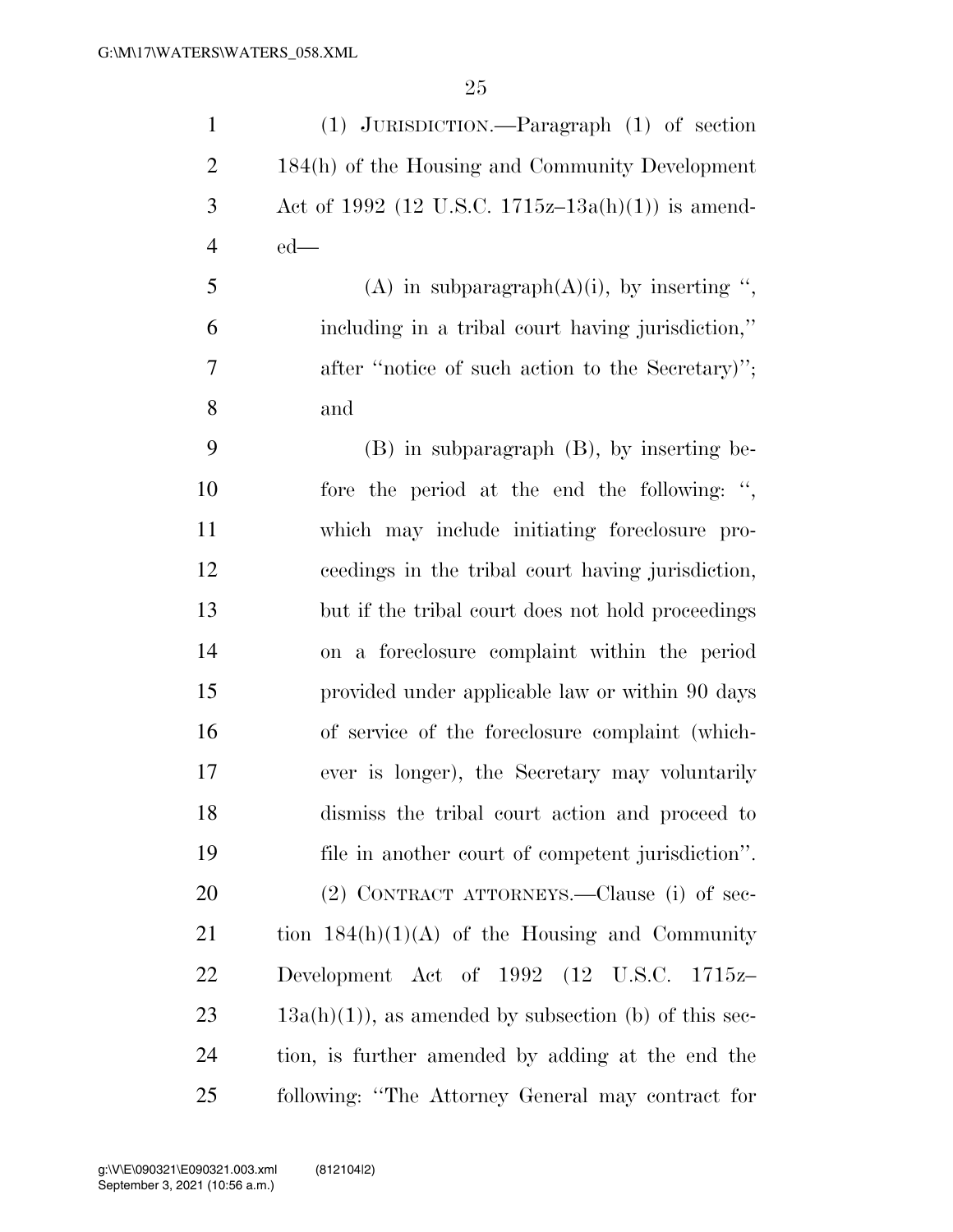and use the services of private attorneys in handling such foreclosure proceedings if the Attorney General determines use of such attorneys will facilitate com-petent and cost-effective representation.''.

 **SEC. 503. SET-ASIDE OF USDA RURAL HOUSING FUNDING FOR INDIAN TRIBES.** 

 Section 509 of the Housing Act of 1949 (42 U.S.C. 1479) is amended by adding at the end the following new subsection:

 ''(g) SET-ASIDE FOR INDIAN TRIBES.—For each fis- cal year, the Secretary shall set aside and reserve for as- sistance for Indian tribes (as such term is defined in sec- tion 4 of the Native American Housing Assistance and Self-Determination Act of 1996 (25 U.S.C. 4103)) an amount equal to 5.0 percent in each fiscal year of the ag- gregate amount of lending authority, budget authority, or guarantee authority, as appropriate, made available for such fiscal year for assistance under each of sections 502, 504, 515, 533, and 538 and of the aggregate amount made available to the Rural Utilities Service to carry out programs or activities. The procedure under this section for reserving amounts shall also provide that any assist- ance set aside in any fiscal year for Indian tribes that has not been expended by a reasonable date established by the Secretary shall be made available and allocated under the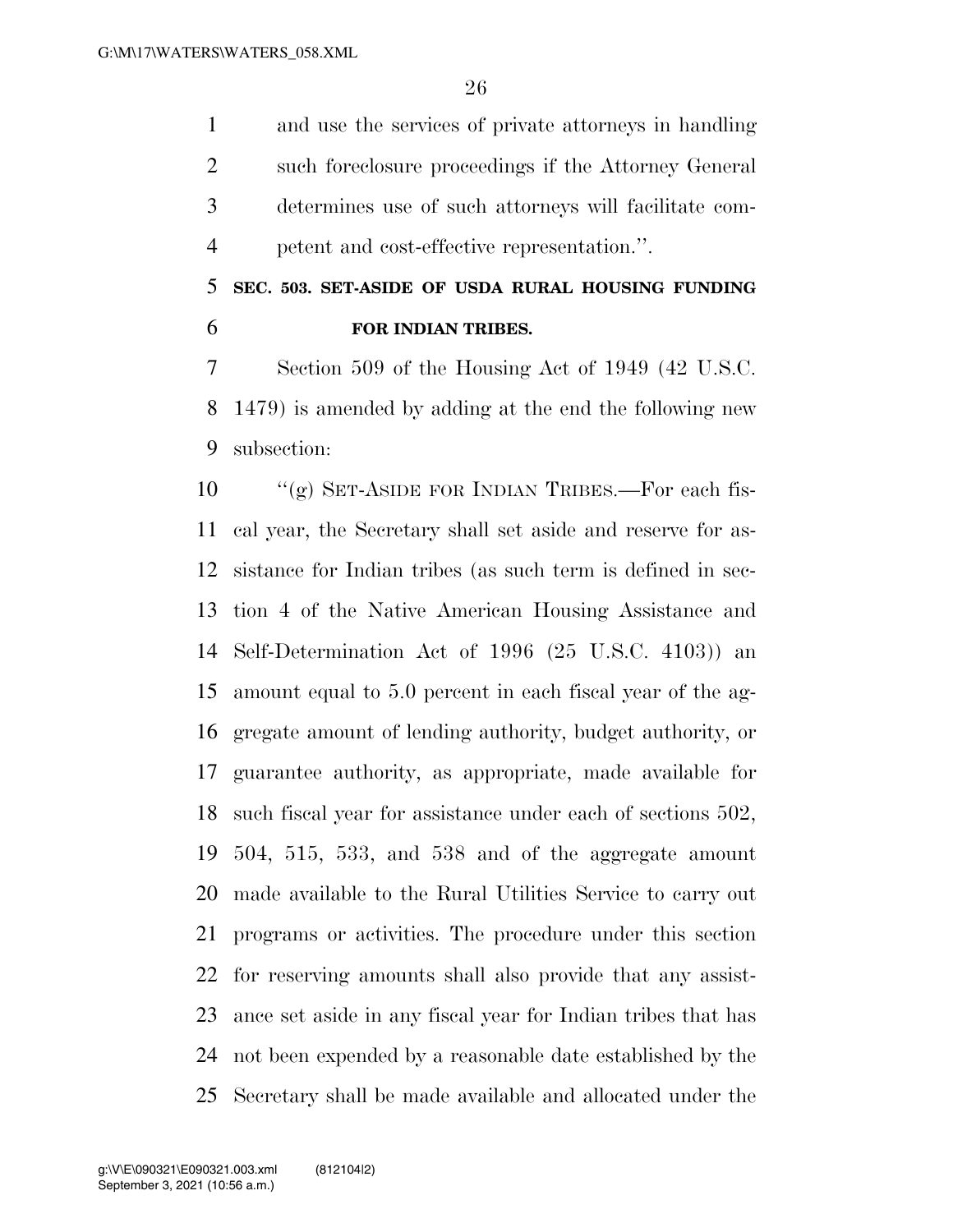laws and regulations relating to such assistance, notwith-standing this subsection.''.

## **SEC. 504. INDIAN TRIBE ELIGIBILITY FOR HUD HOUSING COUNSELING.**

 Paragraph (4) of section 106(a) of the Housing and 6 Urban Development Act of 1968 (12 U.S.C. 1701 $x(a)(4)$ ) is amended—

8 (1) in subparagraph  $(A)$ —

 (A) by striking ''and'' and inserting a comma; and

 (B) by inserting before the period at the end the following: '', Indian tribes, and tribally designated housing entities. For purposes of this paragraph, the terms 'Indian tribe' and 'tribally designated housing entity' shall have the same meanings given such terms in section 4 of the Native American Housing Assistance and Self-Determination Act of 1996 (25 U.S.C. 4103)''; and

 (2) in subparagraph (B), by inserting '', Indian tribes, and tribally designated housing entities'' after ''organizations)''.

### **SEC. 505. COMPETITIVE GRANTS.**

 Title VII (25 U.S.C. 4211 et seq.) is amended by adding at the end the following new section: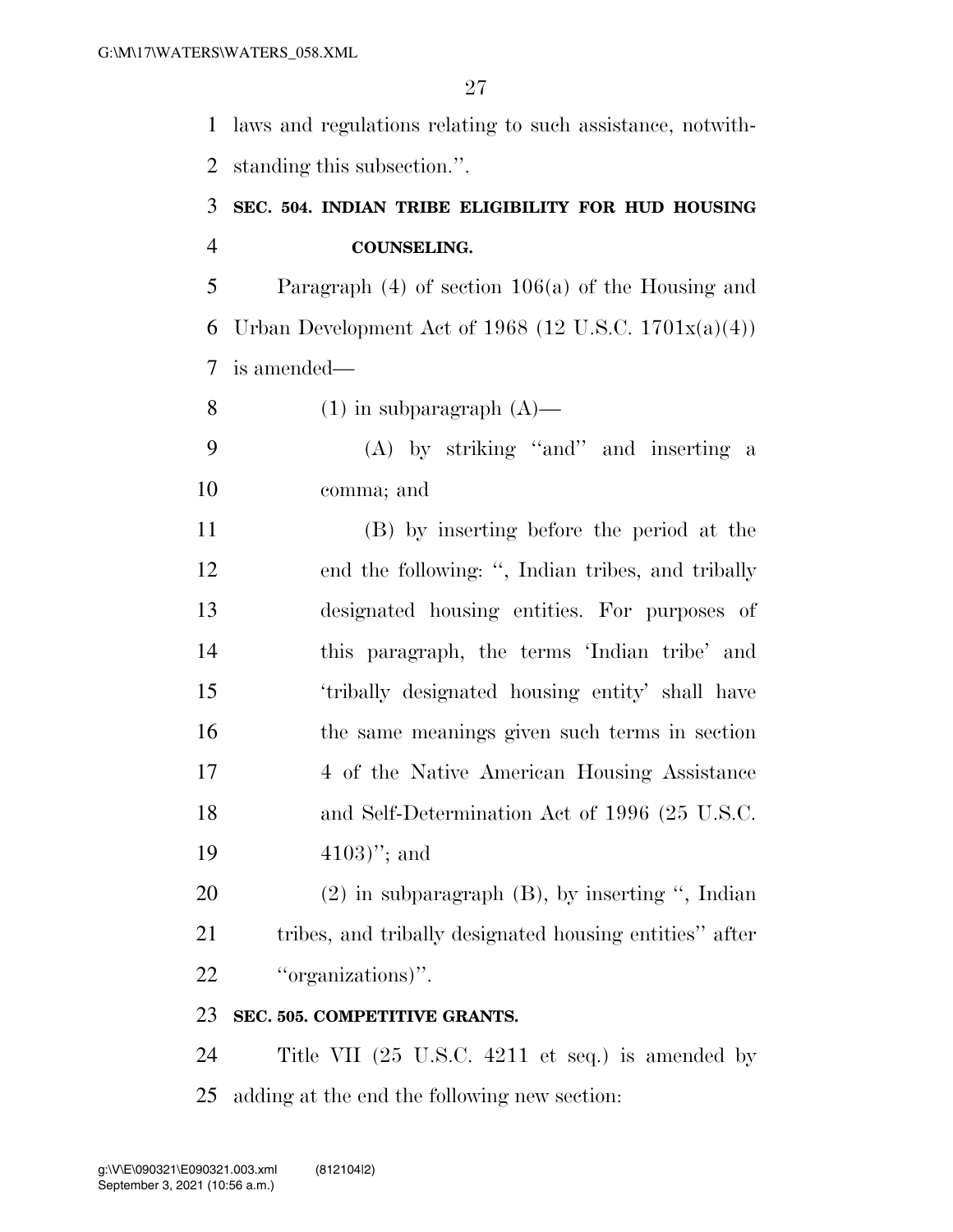### **''SEC. 706. COMPETITIVE GRANTS.**

 ''(a) AUTHORITY.—To the extent amounts are made available pursuant to subsection (d), the Secretary shall make grants under this section, pursuant to a competition for such grants, to eligible recipients of block grants under title I that apply for grants under this section for use only for carrying out eligible affordable housing activities under section 202 (25 U.S.C. 4132).

 ''(b) PRIORITY; CONSIDERATIONS.—In awarding grants under this section, the Secretary shall—

 $\mathcal{L}(1)$  give priority to projects for construction, and related necessary infrastructure, that will in-crease the inventory of affordable housing;

 ''(2) encourage housing rehabilitation projects that will increase the useful life of existing afford- able housing dwelling units and alleviate sub-standard housing conditions;

 ''(3) encourage necessary affordable housing-re- lated infrastructure projects that will enable future construction or rehabilitation; and

21 ''(4) consider need and administrative capacity of applicants.

23 "(c) ADMINISTRATIVE COSTS.—Of any amounts made available pursuant to subsection (d) for any fiscal year, not more than 1 percent may be used by the Sec-retary for necessary costs of administering and overseeing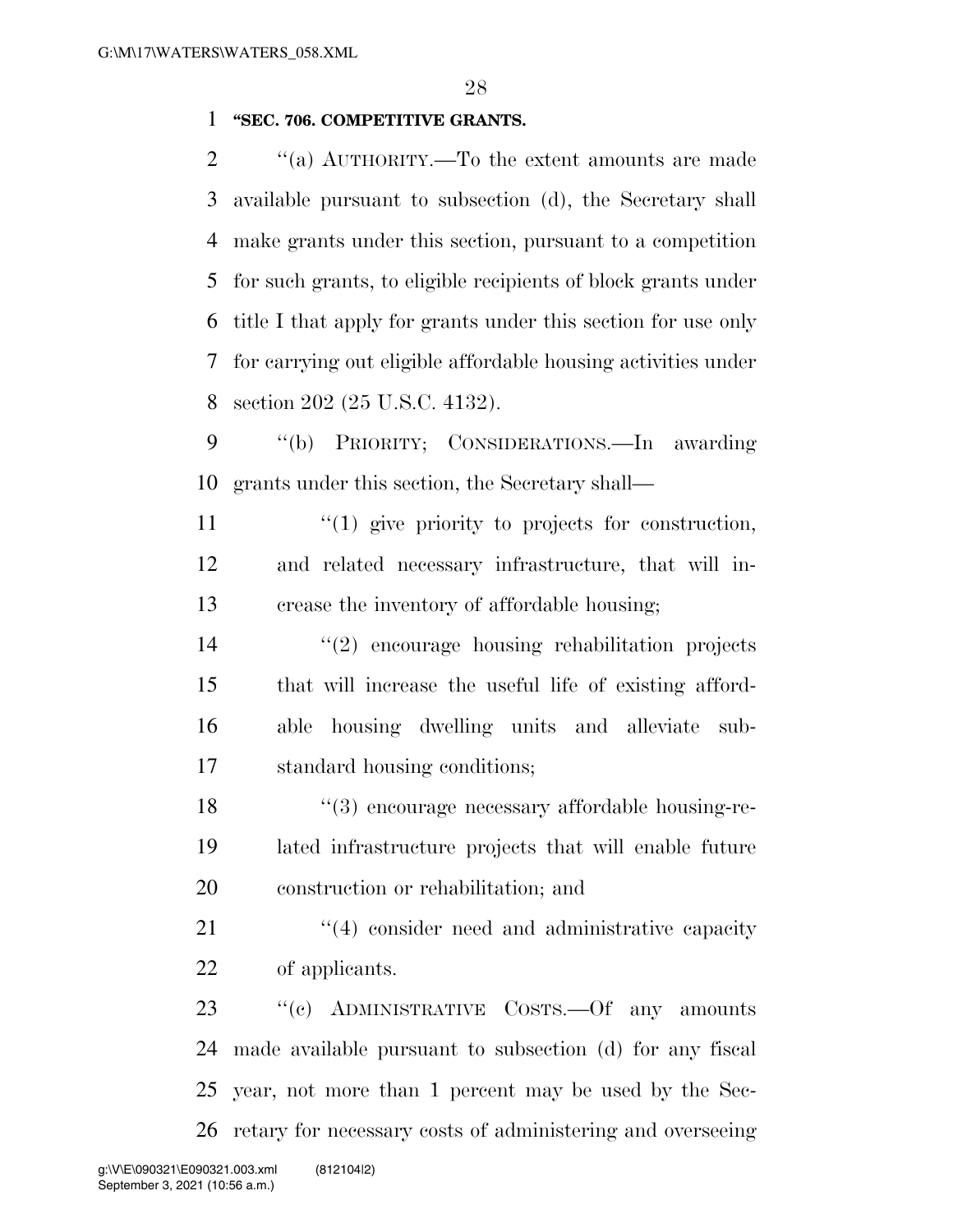the obligation and expenditure of amounts made available for grants under this section.

 ''(d) AUTHORIZATION OF APPROPRIATIONS.—There is authorized to be appropriated for grants under this sec-tion—

- 6  $\frac{4}{1}$  \$100,000,000 for fiscal year 2022;
- 7  $\frac{1}{2}$   $\frac{1}{2}$  \$105,000,000 for fiscal year 2023;
- ''(3) \$110,000,000 for fiscal year 2024;

9 ''(4) \$115,000,000 for fiscal year 2025; and

''(5) \$120,000,000 for fiscal year 2026.''.

## **TITLE VI—MISCELLANEOUS**

### **SEC. 601. LANDS TITLE REPORT COMMISSION.**

 Section 501 of the American Homeownership and Economic Opportunity Act of 2000 (25 U.S.C. 4043 note) is amended—

 (1) in subsection (a), by striking ''Subject to sums being provided in advance in appropriations Acts, there'' and inserting ''There''; and

19 (2) in subsection (b)(1) by striking "this Act" and inserting ''the Native American Housing Assist- ance and Self-Determination Reauthorization Act of 2021''.

### **SEC. 602. LEASEHOLD INTEREST IN TRUST OR RESTRICTED**

- **LANDS FOR HOUSING PURPOSES.**
- Section 702 (25 U.S.C. 4211) is amended—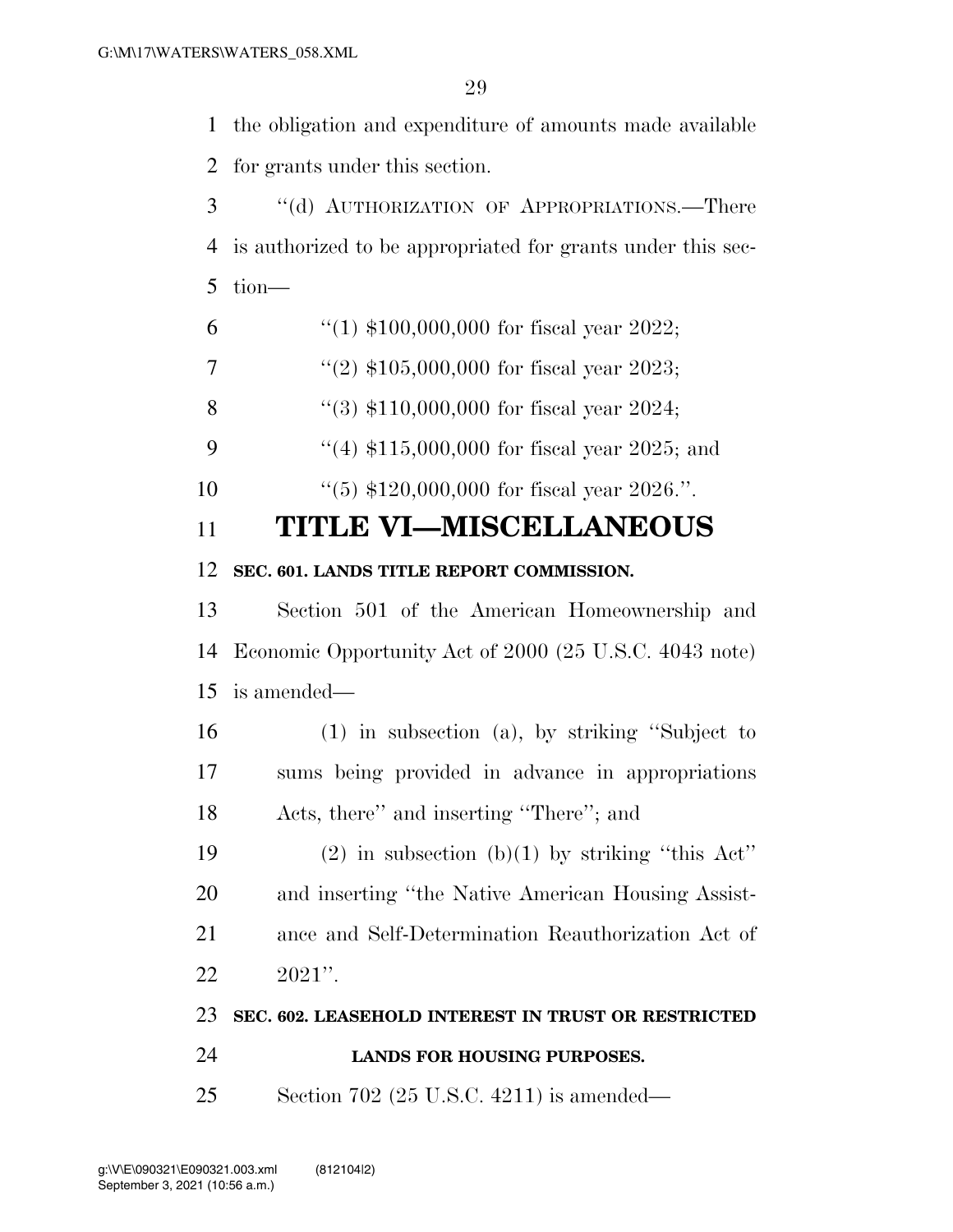1 (1) in subsection  $(c)(1)$ , by inserting ", whether enacted before, on, or after the date of the enact- ment of this section'' after ''law''; and (2) by striking ''50 years'' each place such term appears and inserting ''99 years''. **SEC. 603. EXEMPTION FOR INDIAN TRIBES FROM NATIONAL FLOOD INSURANCE PROGRAM PARTICIPA-TION REQUIREMENT.** 

 Paragraph (3) of section 3(a) of the Flood Disaster Protection Act of 1973 (42 U.S.C. 4003(a)(3)) is amend- ed by inserting before the semicolon at the end the fol- lowing: ''or for any Indian tribe that has in effect a plan for mitigating damage resulting from flooding that has been approved by the tribal government for the tribe''.

## **SEC. 604. COMPLIANCE WITH TREATY OBLIGATIONS.**

 The Secretary of Housing and Urban Development shall withhold all or partial funds to a tribe or tribal entity under this Act if, after consultation with the Secretary of the Interior and the tribe, the Secretary determines prior to disbursement that the tribe is not in compliance with obligations under its 1866 treaty with the United States as it relates to the inclusion of persons who are lineal de- scendants of Freedmen as having the rights of the citizens of such tribes, unless a federal court has issued a final order that determines the treaty obligations with respect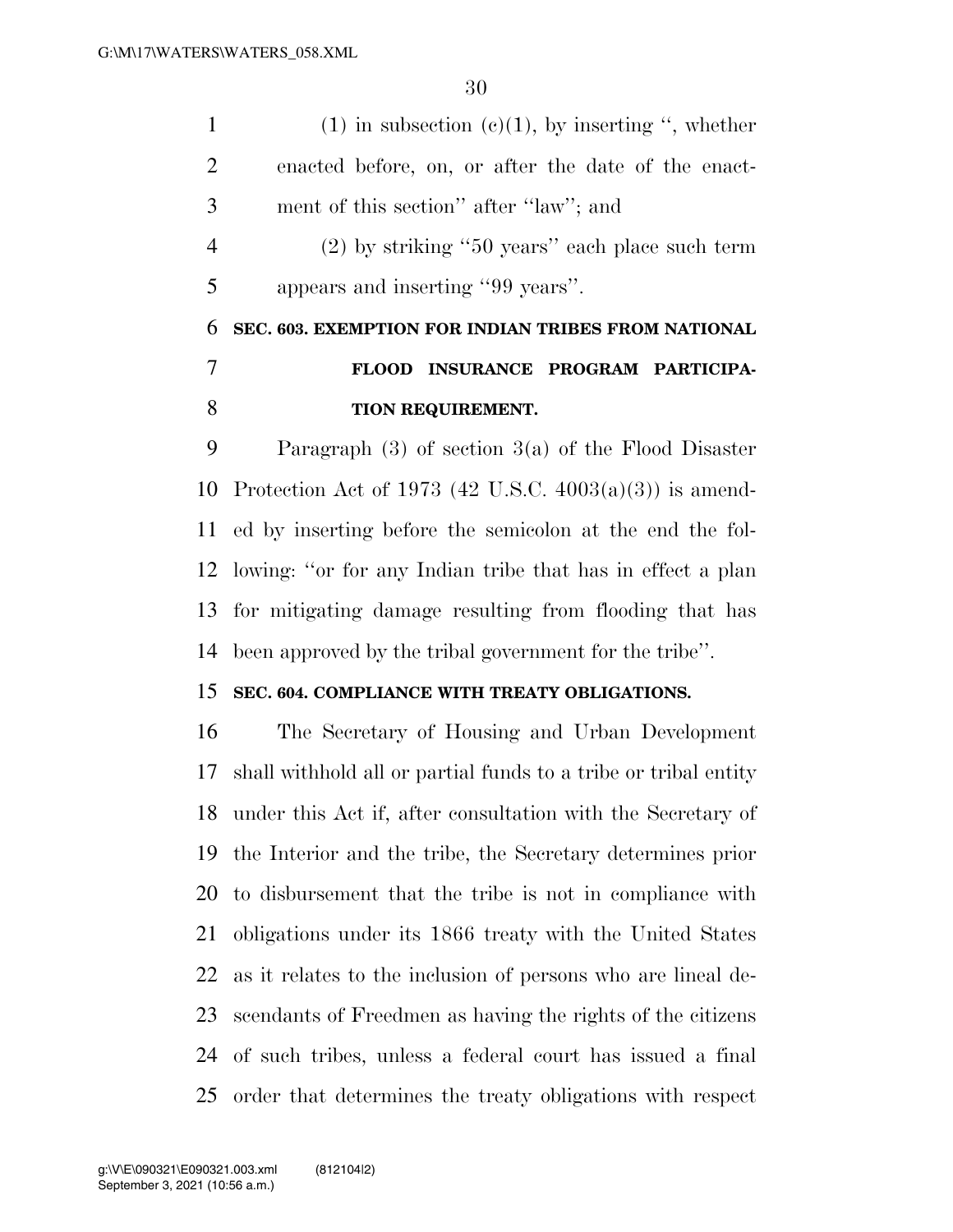to including Freedmen as citizens. For purposes of this subparagraph, a court order is not considered final if time remains for an appeal or application for discretionary re-view with respect to the order.

### **SEC. 605. CLERICAL AMENDMENT.**

 The table of contents in section 1(b) is amended by striking the item relating to section 206 (treatment of funds).

# **TITLE VII—HOUSING FOR NATIVE HAWAIIANS**

**SEC. 701. REAUTHORIZATION OF NATIVE HAWAIIAN HOME-**

## **OWNERSHIP ACT.**

 Section 824 (25 U.S.C. 4243) is amended to read as follows:

### **''SEC. 824. AUTHORIZATION OF APPROPRIATIONS.**

 ''There are authorized to be appropriated to the De- partment of Housing and Urban Development for grants under this title—

- ''(1) \$13,000,000 for fiscal year 2022;
- ''(2) \$13,620,000 for fiscal year 2023;
- 21 ''(3) \$14,280,000 for fiscal year 2024;
- 22 ''(4) \$14,960,000 for fiscal year 2025; and
- ''(5) \$15,680,000 for fiscal year 2026.''.